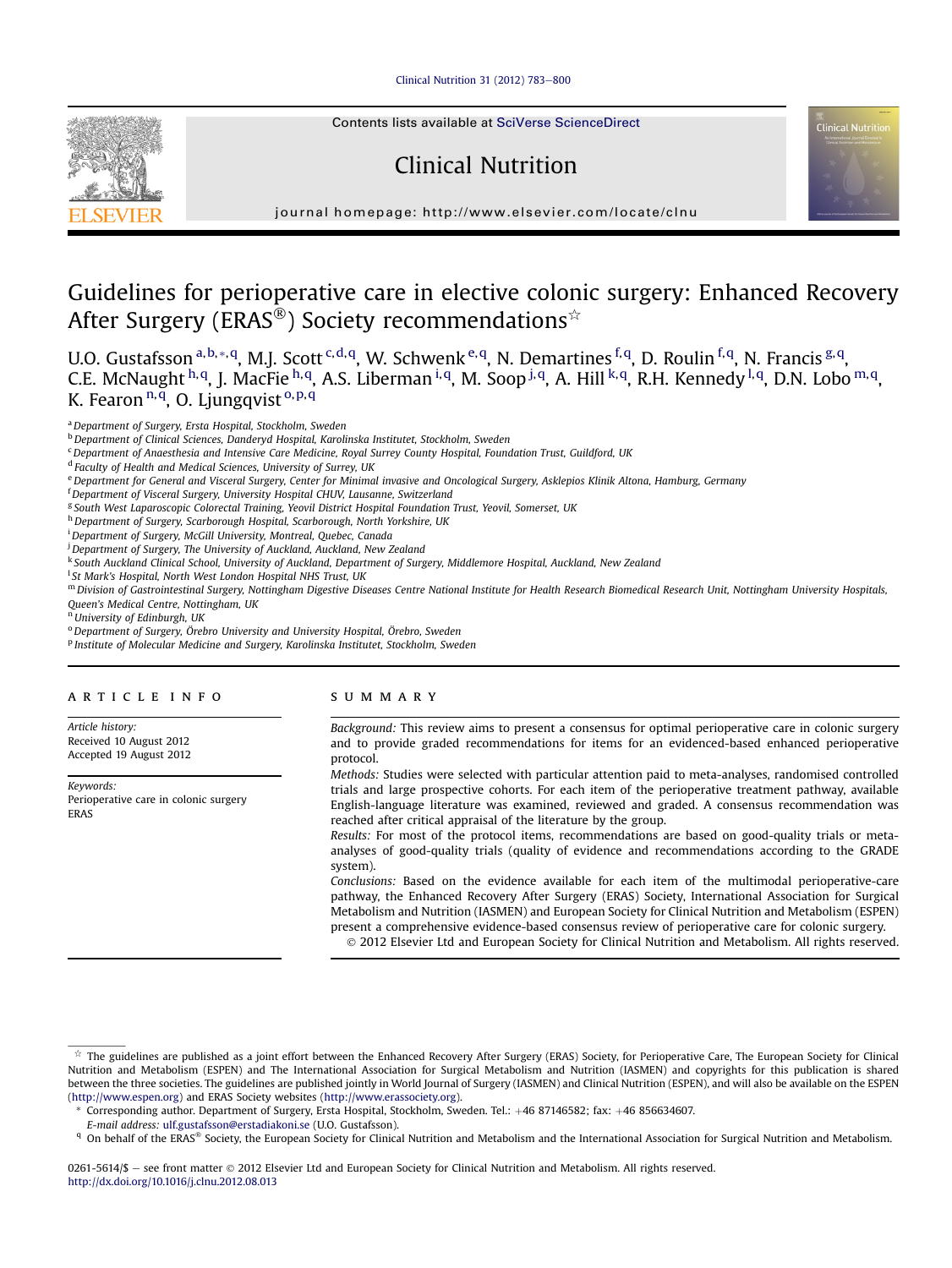# 1. Introduction

The delay until full recovery after major abdominal surgery has been greatly improved by the introduction of a series of evidencebased treatments covering the entire perioperative period and formulated into a standardised protocol. Compared with traditional management, Enhanced Recovery After Surgery (ERAS®) represents a fundamental shift in perioperative care.<sup>[1](#page-13-0)-[4](#page-13-0)</sup> The ERAS-care pathways reduce surgical stress, maintain postoperative physiological function, and enhance mobilisation after surgery. This has resulted in reduced rates of morbidity, faster recovery and shorter length of stay in hospital (LOSH) in case series from dedicated centres<sup>1-[4](#page-13-0)</sup> and in randomised trials.<sup>5,6</sup>

Several versions of Enhanced-Recovery Programmes have been published over the years.<sup>7-[9](#page-13-0)</sup>

This article represents the joint efforts of the ERAS Society ([www.erassociety.org](http://www.erassociety.org)), International Association for Surgical Metabolism and Nutrition (IASMEN; [www.iasmen.org](http://www.iasmen.org)) and The European Society for Clinical Nutrition and Metabolism (ESPEN) to present an updated and expanded consensus review of perioperative care for colonic surgery based on current evidence.

## 2. Methods

# 2.1. Literature search

The authors met in April 2011 and the topics for inclusion were agreed and allocated. The principal literature search utilised MEDLINE, Embase and Cochrane databases to identify relevant contributions published between January 1966 and January 2012. Medical Subject Headings terms were used, as were accompanying entry terms for the patient group, interventions and outcomes. Key words included "colon", "enhanced recovery" and "fast track". Reference lists of all eligible articles were checked for other relevant studies. Conference proceedings were not searched. Expert contributions came from within the ERAS Society Working Party on Systematic Reviews.

#### 2.2. Study selection

Titles and abstracts were screened by individual reviewers to identify potentially relevant articles. Discrepancies in judgement were resolved by the senior author and during committee meetings of the ERAS Society Working Party on Systematic Reviews. Reviews, case series, non-randomised studies, randomised control studies, meta-analyses and systematic reviews were considered for each individual topic.

## 2.3. Quality assessment and data analyses

The methodological quality of the included studies was assessed using the Cochrane checklist.<sup>10</sup> The strength of evidence and conclusions were assessed and agreed by all authors in May 2012. Quality of evidence and recommendations were evaluated according to the Grading of Recommendations, Assessment, Development and Evaluation (GRADE) system. $11-13$  $11-13$  $11-13$  Quoting from the GRADE guidelines, $13$  the recommendations are given as follows: "Strong recommendations indicate that the panel is confident that the desirable effects of adherence to a recommendation outweigh the undesirable effects". "Weak recommendations indicate that the desirable effects of adherence to a recommendation probably outweigh the undesirable effects, but the panel is less confident". Recommendations are based not only on quality of evidence ("high", "moderate", "low" and "very low") but also on the balance between desirable and undesirable effects; and on values and preferences.<sup>[13](#page-13-0)</sup> The latter implies that, in some cases, strong recommendations may be reached from low-quality data and vice versa.

# 3. Evidence base and recommendations–ERAS items

# 3.1. Preadmission information, education and counselling

Detailed information given to patients before the procedure about surgical and anaesthetic procedures may diminish fear and anxiety and enhance postoperative recovery and quicken hospital discharge.[14,15](#page-13-0) A preoperative psychological intervention, aimed at decreasing patient anxiety, may also improve wound healing and recovery after laparoscopic surgery.<sup>[16,17](#page-13-0)</sup> Personal counselling, leaflets or multimedia information containing explanations of the procedure along with tasks that the patient should be encouraged to fulfil may improve perioperative feeding, early postoperative mobilisation, pain control, and respiratory physiotherapy; and hence reduce the prevalence of complications.<sup>18-[20](#page-13-0)</sup> Ideally, the patient and a relative/care provider should meet with surgeon, anaesthetist and nurse.

Summary and recommendation: Patients should routinely receive dedicated preoperative counselling (can only be beneficial and not harmful). Evidence level: Low (study quality, uncertain endpoints) Recommendation grade: Strong

## 3.2. Preoperative optimisation

Eight randomised controlled trials (RCTs) have been undertaken in various settings investigating the role of preoperative physical conditioning (Prehab) on surgical outcomes.<sup>[21](#page-13-0)-[27](#page-13-0)</sup> The surgical settings were general abdominal surgery, cardiothoracic surgery and orthopaedic surgery. Although there were varying degrees of improvement in physiological function and surgical recovery, only 1 study found improvement in physiological function that correlated with improved surgical recovery.<sup>[25](#page-13-0)</sup> These results may have been influenced by: a lack of appropriate physiological endpoints; studies being conducted within elderly cohorts; excessively intensive exercise regimens; and lack of adherence to the designated programmes. Further research is needed by investigating Prehab in younger patient populations. There is also a need for further research into methods that can improve adherence to Prehab.

It is generally accepted that preoperative medical optimisation is necessary before surgery. Alcohol abusers have a two-to-threefold increase in postoperative morbidity, the most frequent complications being bleeding, wound and cardiopulmonary complications. One month of preoperative abstinence reduces postoperative morbidity by improving organ function.<sup>[28,29](#page-13-0)</sup> Smoking is another patient factor that has a negative influence on recovery. Current smokers have an increased risk for postoperative pulmonary and wound complications.<sup>[30](#page-13-0)</sup> One month of abstinence from smoking is required to reduce the incidence of complications. $30-33$  $30-33$  $30-33$ 

Summary and recommendation: Increasing exercise preoperatively may be of benefit. Smoking should be stopped 4 weeks before surgery and alcohol abusers should stop all alcohol consumption 4 weeks before surgery (can only be beneficial and not harmful).

Evidence level: Prehab: Very low (inconsistency) Alcohol: Low (only one high-quality RCT) Smoking: High Recommendation grade: Prehab: No Alcohol: Strong Smoking: Strong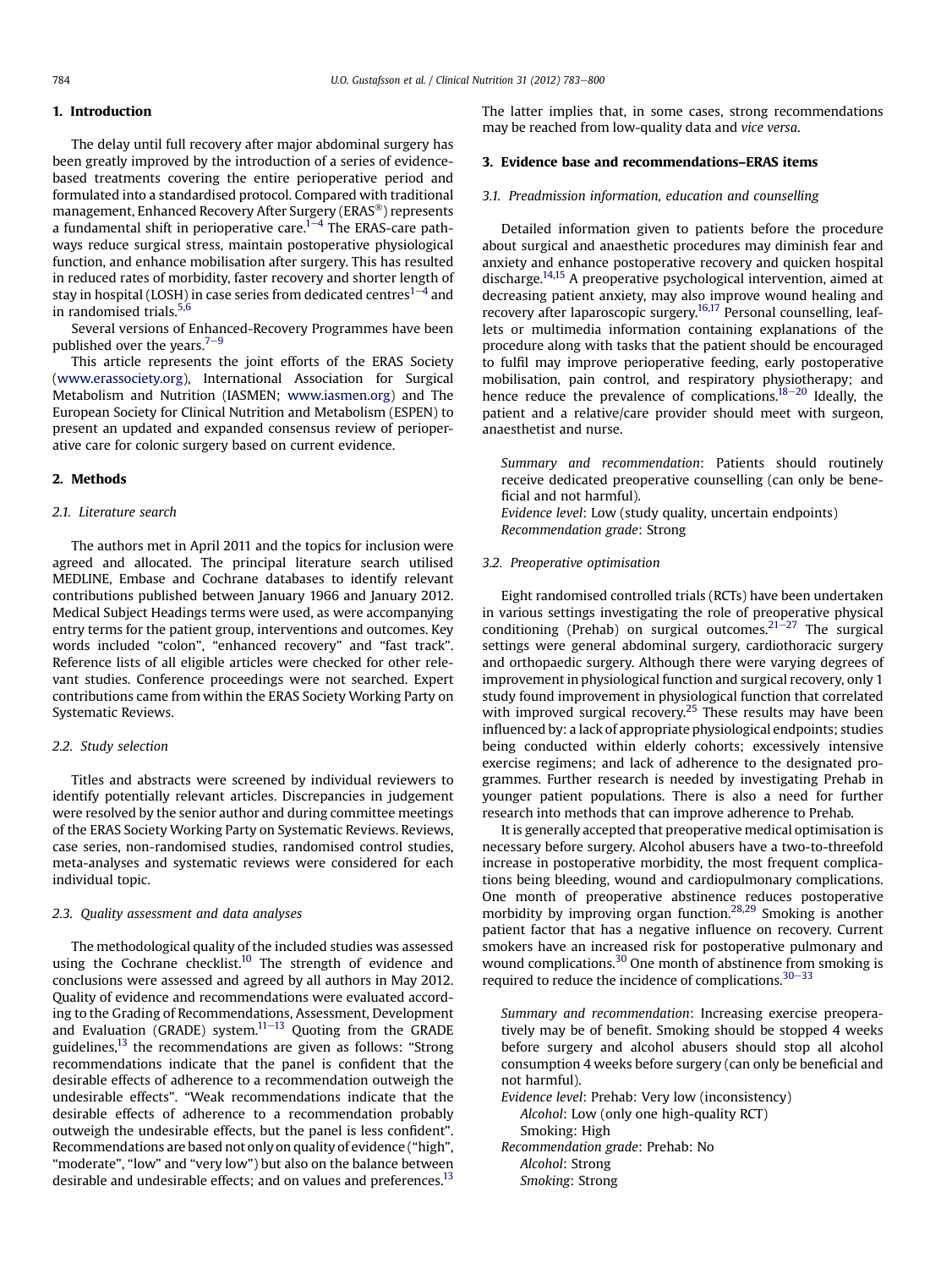#### 3.3. Preoperative bowel preparation

Mechanical bowel preparation (MBP) has adverse physiologic effects attributed to dehydration, $34$  is distressing for the patient, and is associated with prolonged ileus after colonic surgery.<sup>[35](#page-13-0)</sup> Moreover, it has been shown that patients receiving MBP have a tendency towards a higher incidence of spillage of bowel contents, which might increase the rate of postoperative complications[.36](#page-13-0) Thus, the "dogma" of MBP before elective abdominal surgery has been strongly challenged. The last Cochrane review of 2011 (which included 18 RCTs with 5805 patients undergoing elective colorectal surgery) could not find statistically significant differences between patients with MBP versus no MBP, or with MBP versus rectal enema alone, in terms of anastomotic leakage, mortality rates, need for re-operation and wound infections.<sup>[37](#page-13-0)</sup>

Most of the RCTs on MBP have included patients undergoing open colorectal surgery, and the extrapolation to laparoscopic surgery might be questionable. Some surgeons argue that MBP makes laparoscopic surgery technically easier. It has been shown that laparoscopic colectomy might be undertaken safely without preoperative MBP.<sup>[38](#page-13-0)</sup> Nonetheless, precisely localising small tumours is more difficult by laparoscopy due to loss of palpation, thus requiring intraoperative colonoscopy with preoperative MBP. However, preoperative tattoo would obviate such a need.

Summary and recommendation: MBP should not be used routinely in colonic surgery. Evidence level: High Recommendation grade: Strong

## 3.4. Preoperative fasting and carbohydrate treatment

Fasting from midnight has been standard practice in the belief that this secures an empty stomach and thereby reduces the risk of pulmonary aspiration in elective surgery. There has never been any scientific evidence behind this dogma. A meta-analyses including a Cochrane review of 22 RCTs showed that fasting from midnight neither reduce gastric content nor raises the pH of gastric fluid compared with patients allowed free intake of clear fluids until 2 h before anaesthesia for surgery[.39,40](#page-13-0) Equally, intake of clear fluids  $\geq$  h before surgery does not increase the prevalence of complications. National and European Anaesthesia Societies now recommend intake of clear fluids until 2 h before the induction of anaesthesia as well as a 6-h fast for solid food. $41-44$  $41-44$ Obese (and even morbidly obese) patients have been reported to have the same gastric-emptying characteristics as lean patients.[45,46](#page-13-0) Diabetic patients with neuropathy may have delayed gastric emptying for solids, thereby possibly increasing the risk of regurgitation and aspiration.<sup>[47](#page-13-0)</sup> There are no conclusive data showing delayed emptying for fluids. Patients with uncomplicated type-2 diabetes mellitus have been reported to have normal gastric emptying.<sup>[48](#page-13-0)</sup> When given along with normal diabetic medication, gastric emptying of a carbohydrate drink was shown to be normal.[49](#page-13-0) The clinical effectiveness of preoperative carbohydrate treatment has yet to be established in diabetic subjects. By providing a clear fluid containing a relatively high concentration of complex carbohydrates  $2-3$  h before anaesthesia, patients can undergo surgery in a metabolically fed state. Four-hundred millilitres of a 12.5% drink of mainly maltodextrins has been shown to reduce preoperative thirst, hunger, and anxiety $40,50$  as well as postoperative insulin resistance.<sup>[51](#page-13-0)</sup> Carbohydrate treatment results in less postoperative losses of nitrogen and protein<sup>[52,53](#page-13-0)</sup> as well as better-maintained lean body mass<sup>[54](#page-13-0)</sup> and muscle strength.<sup>[55,56](#page-13-0)</sup> Data from RCTs indicate accelerated recovery, and preliminary data from a meta-analysis show a one day-shorter stay in hospital

for patients receiving preoperative carbohydrate loading in major abdominal surgery. $57$ <sup>57</sup>

Summary and recommendation: Clear fluids should be allowed up to 2 h and solids up to 6 h prior to induction of anaesthesia. In those patients were gastric emptying may be delayed (duodenal obstruction etc) specific safety measures should at the induction of anaesthesia. Preoperative oral carbohydrate treatment should be used routinely. In diabetic patients carbohydrate treatment can be given along with the diabetic medication.

Evidence level: Solids and fluids (overall): Moderate (study quality)

Diabetic patients: Low (inconsistency)

Carbohydrate loading (overall): Low (inconsistency, study quality)

Diabetic patients: Very low (few studies, low quality)

Recommendation grade: Fasting guidelines: Strong

Preoperative carbohydrate drinks: Strong Preoperative carbohydrate drinks, diabetic patients: Weak

#### 3.5. Preanaesthetic medication

Preoperative education can reduce patient anxiety to an acceptable level without the need for anxiolytic medication. Avoiding prolonged starvation times and adhering to the ERAS guidance on carbohydrate loading is also beneficial.<sup>[50](#page-13-0)</sup> Long-acting sedative premedication should be avoided within 12 h of surgery because it affects immediate postoperative recovery by impairing mobility and oral intake. In 2009, a Cochrane review on premedication for anxiolysis for adult day surgery concluded that patients receiving oral anxiolytics were discharged from hospital successfully but that some of the studies showed an impairment in psychomotor function 4 h postoperatively, which reduces the patient's ability to mobilise, eat and drink.<sup>[59](#page-14-0)</sup> Administration of sedatives for anxiolysis (particularly by the oral route) can be unpredictable, and is difficult to facilitate effectively for patients being admitted on the day of surgery, so is best avoided. If necessary, short-acting anaesthetic drugs (e.g., fentanyl combined with small incremental doses of midazolam or propofol) can be administered under monitoring to facilitate regional anaesthetic procedures such as spinal anaesthesia or thoracic epidural placement before the induction of anaesthesia with minimal residual effect at the end of surgery.

Summary and recommendation: Patients should not routinely receive long- or short-acting sedative medication before surgery because it delays immediate postoperative recovery. If necessary, short-acting intravenous drugs can be titrated carefully by the anaesthetist to facilitate the safe administration of epidural or spinal analgesia because these do not significantly affect recovery.

Evidence level: Sedative medication: High Recommendation grade: Strong

# 3.6. Prophylaxis against thromboembolism

The incidence of asymptomatic deep vein thrombosis (DVT) in colorectal surgical patients without thromboprophylaxis is  $\approx 30\%$ , with fatal pulmonary embolus (PE) occurring in 1% of subjects. Patients with malignant disease, previous pelvic surgery, taking corticosteroids preoperatively, extensive comorbidity and hyper-coaguable states are at increased risk.<sup>[60](#page-14-0)</sup> All colorectal patients should receive mechanical thromboprophylaxis with well-fitted compression stockings because these have been shown to significantly reduce the prevalence of DVT in-hospitalised patients. $61$  The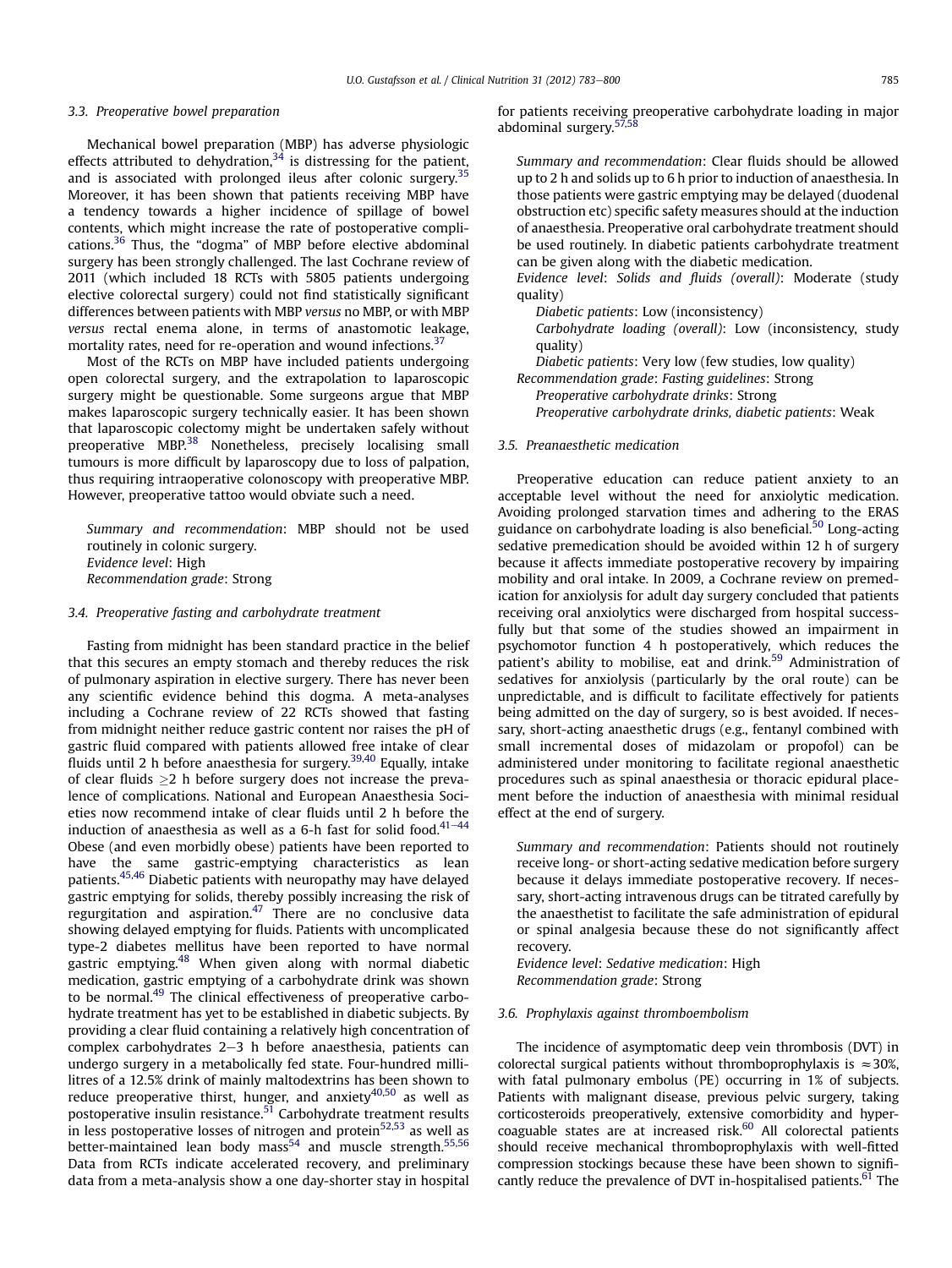addition of intermittent pneumatic compression should also be considered, particularly in patients with malignant disease or who have undergone pelvic surgery.<sup>[62](#page-14-0)</sup> There is extensive evidence supporting the use of pharmacological thromboprophylaxis with lowmolecular-weight-heparin (LMWH) or unfractionated heparin. A recent study of 4195 colorectal patients demonstrated that pharmacological prophylaxis reduced the prevalence of symptomatic venous thromboembolism (VTE) from 1.8% to 1.1% and also reduced overall colorectal cancer mortality.<sup>63</sup> Once-daily LMWH is as effec-tive as twice-daily administration.<sup>[64](#page-14-0)</sup> The risks of postoperative haemorrhage, heparin-induced trombocytopaenia and epidural haematoma with permanent injury are rare (best/worst case scenario, 1 in 54,000/1 in 24,000).<sup>[65](#page-14-0)</sup> It is recommended that epidural catheters are not placed or removed within 12 h of heparin administration.<sup>66-[68](#page-14-0)</sup>

The use of VTE-prophylaxis for surgical in patients is wellestablished, but the benefit of extended prophylaxis for 28 days after discharge is controversial. A recent Cochrane meta-analysis of four RCTs demonstrated a significant reduction in the prevalence of symptomatic DVT in patients with extended prophylaxis from 1.7% to 0.2% (confidence interval (CI) 0.06-0.80;  $P = 0.02$ ; number needed to treat  $= 66$ ).<sup>69</sup> In an American audit of 52,555 patients entered into the National Surgical Quality Improvement Database from 2005 to 2008, the prevalence of early post-discharge symptomatic VTE was lower at 0.67%. This would suggest that >200 patients would have to receive thromboprophylaxis to prevent one symptomatic VTE event. $60$  A cost analysis of pronged prophylaxis undertaken by the UK National Institute of Health and Clinical Excellent demonstrated that it was cost-effective for cancer surgery patients, but this evidence was based only on 3 RCTs. $62$  A universal policy of protracted thromboprophylaxis may not be appropriate in all colorectal patients, particularly in patients having minimally invasive or laparoscopic surgery, where the VTE risk may be even lower.<sup>[70](#page-14-0)</sup> Current international guidelines, however, advocate its use in patients who have had major cancer surgery in the abdomen or pelvis.[62,71](#page-14-0)

Summary and recommendation: Patients should wear wellfitting compression stockings, have intermittent pneumatic compression, and receive pharmacological prophylaxis with LMWH. Extended prophylaxis for 28 days should be given to patients with colorectal cancer.

Evidence level: Stockings, compression, LMVH, extended prophylaxis: High

Recommendation grade: Strong

# 3.7. Antimicrobial prophylaxis and skin preparation

In a Cochrane review on antimicrobial prophylaxis in colorectal surgery, $72$  the authors concluded that the use of antibiotic prophylaxis for patients undergoing colorectal surgery is imperative to reduce the risk of surgical-site infections. For intravenous antibiotics, it is accepted that the best time for administration is 30–60 min before the incision is made.<sup>73</sup> Repeated doses during prolonged procedures may be beneficial.<sup>[74](#page-14-0)</sup> The timing of oral administration of antibiotics is much less certain, especially in the light of current recommendations against mechanical colon cleansing before surgery,[75](#page-14-0) because oral antibiotics have not been studied in the uncleansed colon. Antibiotics to be given should include cover against aerobic and anaerobic bacteria.

A study comparing different types of skin cleansing showed that the overall prevalence of surgical-site infection was 40% lower in a concentration chlorhexidine-alcohol group than in a povidoneiodine group.[76](#page-14-0) However, there is a risk of fire-based injuries and burn injuries if diathermy is used in the presence of alcohol-based skin solutions.[77](#page-14-0) Hair clipping is associated with fewer surgical-site infections than shaving with razors if hair removal is necessary before surgery, although the timing of hair removal does not seem to affect the outcome.<sup>7</sup>

Summary and recommendation: Routine prophylaxis with intravenous antibiotics should be given  $30-60$  min before initiating colorectal surgery. Additional doses should be given during prolonged procedures according to the half-life of the drug used.

Evidence level: Antibiotic prophylaxis, chlorhexidine-alcohol preparation: High

Recommendation grade: Strong

### 3.8. Standard anaesthetic protocol

There are no RCTs comparing general anaesthetic techniques for colorectal surgery. It makes good sense to use short-acting induction agents such as propofol combined with a short-acting opioid like fentanyl, alfentanil or a remifentanil infusion. Shortacting muscle relaxants can be titrated using neuromuscular monitoring. Maintaining a deep neuromuscular block during surgery helps to facilitate vision and surgical access. Anaesthesia can be maintained using short-acting inhalational anaesthetics such as sevoflurane or desflurane in oxygen-enriched air. Alternatively, total intravenous anaesthesia (TIVA) using targetcontrolled infusion pumps can be utilised, and may be beneficial in patients with susceptibility to postoperative nausea and vomiting (PONV).

In the elderly population, there is increasing evidence that too deep an anaesthetic can be harmful and can increase the risk of postoperative confusion. Using a bispectral index (BIS) monitor may help to titrate the depth of anaesthesia to a minimum in this group of patients.<sup>[79](#page-14-0)</sup>

The anaesthetist is responsible for three key elements in affecting outcome after surgery: stress reactions to the surgery, fluid therapy, and analgesia. Recognition of the importance of these ERAS components has led to the description of a "trimodal approach" for optimising outcomes in laparoscopic surgery for anaesthetists.<sup>[80](#page-14-0)</sup> A regional anaesthetic block used in addition to general anaesthesia during surgery can minimise the need for postoperative intravenous opiates, thereby allowing rapid awakening from anaesthesia which can facilitate early enteral intake and mobilisation on the day of surgery. In open surgery, the use of epidural analgesia has proven to be superior to opioid-based alternatives for several important De superior to optom-based and natively to several important outcomes, [84](#page-14-0) In laparoscopic surgery, emerging data indicate that alternative methods such as spinal anaesthesia, intravenous lidocain and patient-controlled anaesthesia (PCA) may be equally effective.<sup>[80](#page-14-0)</sup> A regional block can also reduce the stress response.<sup>[85](#page-14-0)</sup> This includes reducing insulin resistance (the main mechanism behind hyper-glycemia). Glucose monitoring is important<sup>[86](#page-14-0)</sup> because hyperglycaemia can lead to an increased prevalence of postoperative complications, $87$  although the use of an intensive insulin regimen must be balanced against the risk of hypoglycaemia.<sup>[88](#page-14-0)</sup> During surgery, fluid delivery should be targeted against physiological measures<sup>[89](#page-14-0)</sup> and mean arterial pressure maintained using vasopressors once normovolaemia has been established so that overload of salt and water is avoided. $90$  This is particularly important if using epidural anaesthesia to maintain blood flow to the gut.<sup>[91](#page-14-0)</sup> Minimal invasive monitoring of cardiac output is being increasingly used to target fluid therapy. Rockall et al. have shown consistently low LOSH using oesophageal Doppler monitoring to direct fluid on an individual basis in patients receiving morphine (2.8 days), epidural (3.7days) and spinal (2.7 days) anaesthesia.<sup>92</sup> Ultra-short LOSH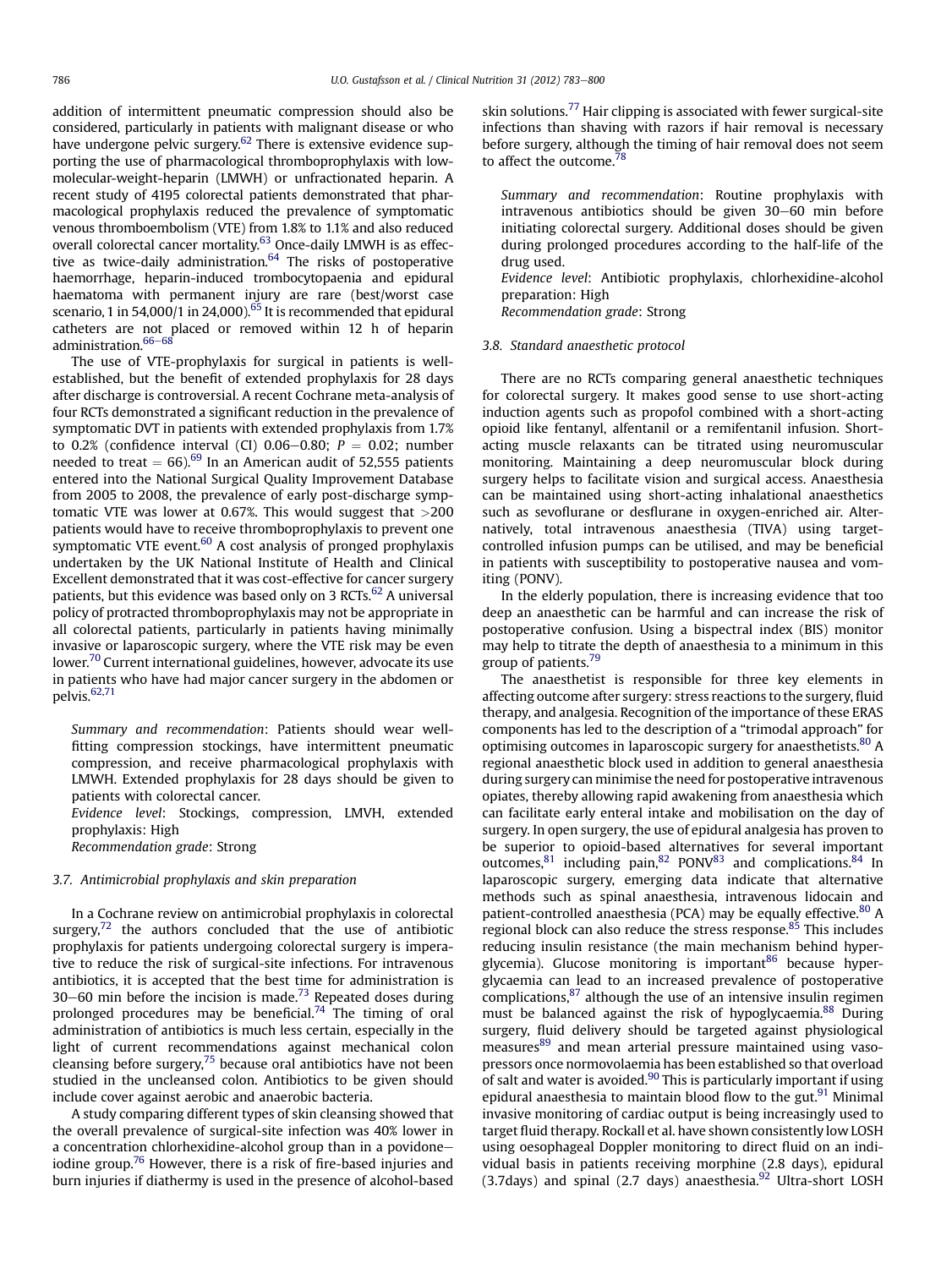$(<$ 23 h) was achieved by the same research team by combining spinal analgesia and goal-directed fluids.<sup>[93](#page-14-0)</sup>

Attention to airway management and ventilation is important to reduce the risk of postoperative chest infection and lung injury (a major cause of morbidity after major surgery). Micro-aspiration during anaesthesia may be a risk factor and can be reduced by using correctly sized endotracheal tubes with cuff-pressure control. Levy et al. showed that pulmonary function after laparoscopic surgery was not significantly affected by the analgesic regimen (thoracic epidural analgesia, spinal or morphine). Early mobilisation has an important part to play in pulmonary function.<sup>[80](#page-14-0)</sup>

Summary and recommendation: A standard anaesthetic protocol allowing rapid awakening should be given. The anaesthetist should control fluid therapy, analgesia and haemodynamic changes to reduce the metabolic stress response. Mid-thoracic epidural blocks using local anaesthetics and low-dose opioids should be considered for open surgery. In laparoscopic surgery, spinal analgesia or morphine PCA is an alternative to epidural anaesthesia. If intravenous opioids are to be used the dose should be titrated to minimise the risk of unwanted effects. Evidence level: Rapid awakening: Low (lack of data),

Reduce stress response: Moderate (extrapolated data) Open surgery: High Laparoscopic surgery: Moderate (study quality)

Recommendation grade: Strong

#### 3.9. PONV

PONV affects  $25-35%$  of all surgical patients and is a leading cause of patient dissatisfaction and delayed discharge from hospital. The aetiology of PONV is multifactorial and can be classified into three factors: patient, anaesthetic and surgical. Female patients, non-smokers and those with a history of motion sickness are at particular risk. The use of volatile anaesthetic agents, nitrous oxide and parenteral opiates increase the risk significantly. Major abdominal surgery for colorectal disease is associated with a high prevalence of PONV, reaching 70% in some trials. $94$  There are numerous national and international guidelines relating to the use of prophylactic antiemetics, which can reduce PONV by  $\leq 40\%$ .<sup>[95](#page-14-0)</sup> Many of these guidelines advocate the use of PONV scoring systems (e.g., Apfel score), which stratify patients into low-to-highrisk groups and dictates antiemetic prophylaxis based on the perceived preoperative risk.<sup>96</sup> These scoring systems have been proven to reduce PONV significantly in RCTs but have not been widely implemented into routine clinical practice. An alternative strategy not yet studied may be to administer antiemetic prophylaxis to all patients who are having inhalational anaesthesia, opiates or major abdominal surgery. This approach is gaining popularity among the anaesthetists given that the cost- and side-effect profile of commonly used antiemetic drugs is small.<sup>[97](#page-14-0)</sup>

In recent years, the concept of a multimodal approach to PONV has gained momentum. This combines non-pharmacological and pharmacological antiemetic techniques in addition to ERAS programmes[.98](#page-14-0) Non-pharmacological techniques include the avoidance of emetogenic stimuli such as inhalational anaesthetics, and the increased use of propofol for the induction and maintenance of anaesthesia. Minimal preoperative fasting, carbohydrate loading and adequate hydration of patients can also have a beneficial effect. The use of high inspired oxygen concentrations during anaesthesia has been implicated in a reduced prevalence of PONV, although a recent meta-analysis has cast some doubt on its efficiency[.99,100](#page-14-0) Regional anaesthetic techniques such as epidurals and transversus abdominal plane (TAP) blocks, have been proven to reduce postoperative opiate use, which may in turn influence the prevalence of PONV.[101](#page-14-0) The use of non-steroidal anti-inflammatory drugs (NSAIDS) as an alternative to opiate analgesia is wellestablished.

Antiemetics can be classified into four main pharmacological subtypes depending on the receptor system they act upon: cholinergic, dopaminergic (D2), serotonergic (5-hydroxytryptamine type 3 (5-HT3)) and histaminergic (H1). Each of the classes is superior to placebo in reducing the risk of PONV[.102](#page-14-0) There is also extensive evidence for the use of dexamethasone, which is postulated to act *via* central and peripheral mechanisms.<sup>103</sup> The potency of the antiemetic effect is enhanced if  $\geq$  antiemetics are used in combi-nation: the serotonin analogues ondansetron or droperidol.<sup>[104](#page-14-0)</sup> Dexamethasone has also been shown to have positive effects on reducing the prevalence of PONV, but its immunosuppressive effects on long-term oncological outcomes are unknown. Newer antiemetic drugs such as neurokinin-1  $(NK_1)$  receptor antagonists have been developed, and initial trial results have been encouraging[.105](#page-14-0)

If, despite prophylaxis, PONV is present postoperatively, the additional agents not used for prophylaxis can be added to maximise the potency of the multimodal approach.

Summary and recommendation: A multimodal approach to PONV prophylaxis should be adopted in all patients with  $\geq$  risk factors undergoing major colorectal surgery. If PONV is present, treatment should be given using a multimodal approach. Evidence level: Low (multiple interventions) Recommendation grade: Strong

#### 3.10. Laparoscopy and modifications of surgical access

Laparoscopy in colonic resection improves recovery if judged by the prevalence of postoperative complications, pain and hospital stay.<sup>[106](#page-14-0)-[111](#page-14-0)</sup> It may also reduce the prevalence of post $o$ perative immunosuppression<sup>[111](#page-14-0)</sup> while providing equivalence in cancer outcomes. $112-116$  $112-116$  $112-116$  The debate during the last 5 years has centred around whether open surgery undertaken within an ERAS programme can match laparoscopic resection which is similarly optimised. Two small blinded randomised studies reported conflicting results, with one showing no difference in hospital stay between laparoscopic and open surgery<sup>[117](#page-15-0)</sup> whereas the other nonblinded study reported a 2.5-day in hospital stay reduction after laparoscopic surgery.<sup>[118](#page-15-0)</sup> Readmission rates of  $>$ 20% were high in both arms of the first trial and in the open group of the second trial, but acceptable at 5% in the laparoscopic arm of the latter trial.

Recently, the Laparoscopy and/or Fast-track Multimodal Management Versus Standard Care (LAFA) study reported the results from its multicentre RCT which randomised between lapa-roscopic and open segmental colectomy within 9 Dutch centres.<sup>[111](#page-14-0)</sup> The median primary and total stay in hospital was 2-days shorter after laparoscopic resection. Regression analysis showed that laparoscopic surgery was the only predictive factor to reduce hospital stay and morbidity. A detailed analysis has suggested that laparoscopy has the potential to be used in  $>90\%$  of patients undergoing elective surgery for colorectal cancer, and that a conversion rate of  $<\!10\%$  is achievable.  $^{119}$ 

Other methods that one might consider to add value in colonic resection would include the use of robotic-assisted surgery, single incision laparoscopic surgery (SILS) and hand-assisted laparoscopic surgery (HALS). The advantages of robotic surgery include seven degrees of movement, three-dimensional (3D) views, tremor filtration, motion scaling, and improved ergonomics. Whether this will translate into substantial improvement in clinical outcomes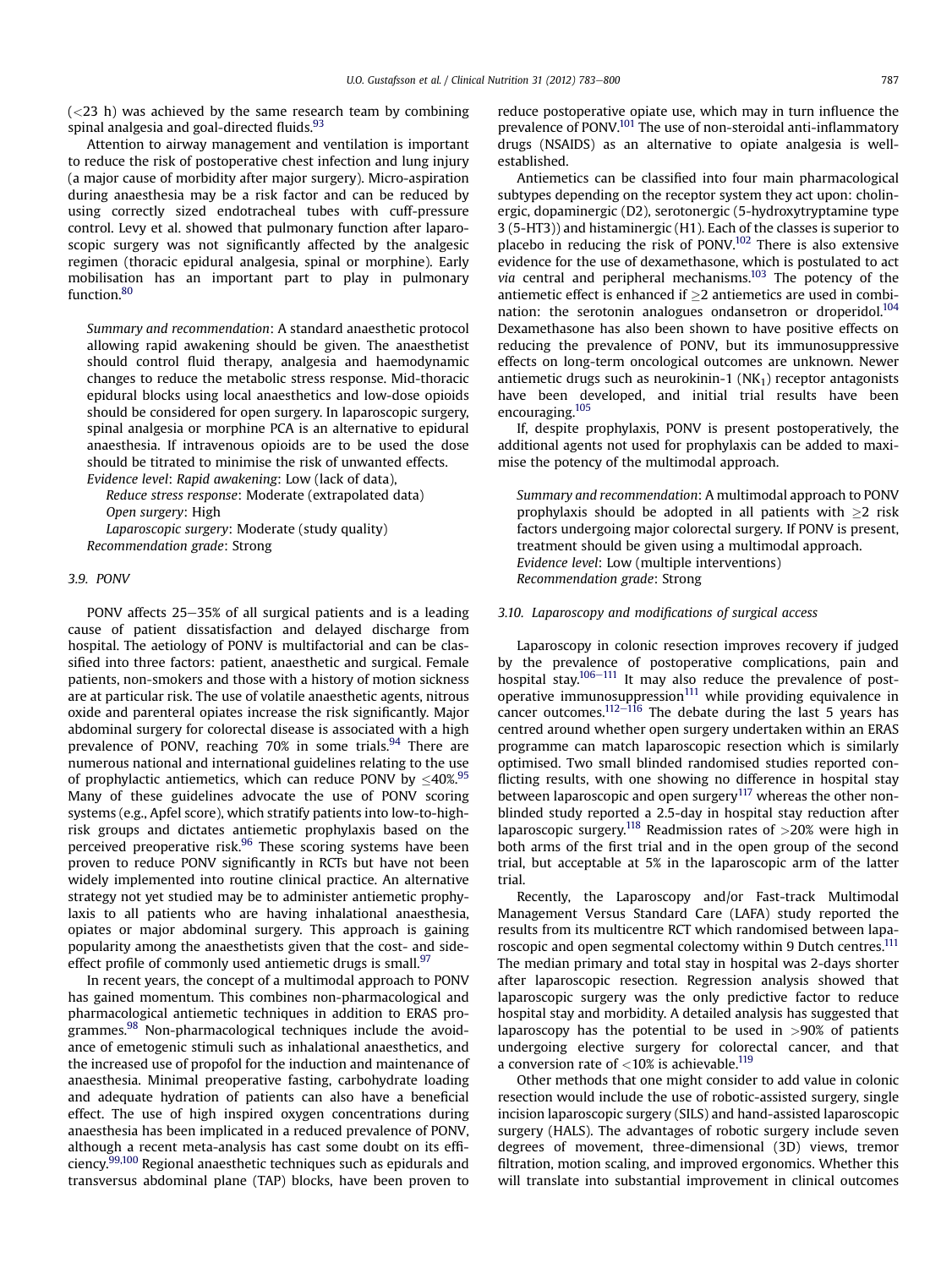remains to be seen, and research is in progress in rectal surgery.<sup>[120](#page-15-0)</sup> The use of SILS has increased recently but as yet there are no robust data to justify its advantage over conventional laparoscopy.<sup>121</sup> HALS is more widespread in certain parts of the world, but no clear evidence exists demonstrating clinical improvements in recovery when compared with conventional multiport laparoscopic surgery.<sup>[122](#page-15-0)</sup> There are data demonstrating that recovery is influenced by wound length<sup>123</sup> and that rates of incisional hernia are proportional to it.<sup>124</sup> Also, there is debate regarding whether transverse incisions have an advantage over longitudinal ones<sup>8</sup> but robust data are not available.

Summary and recommendation: Laparoscopic surgery for colonic resections is recommended if the expertise is available. Evidence level: Oncology: High.

Morbidity: Low (inconsistency). Recovery/LOSH: Moderate (inconsistency) Recommendation grade: Strong

#### 3.11. Nasogastric intubation

A meta-analysis in 1995 showed that routine nasogastric decompression should be avoided after colorectal surgery because fever, atelectasis, and pneumonia are reduced in patients without a nasogastric tube.[125](#page-15-0) A meta-analysis of 28 RCTs on the use of nasogastric decompression after abdominal surgery included 4195 patients.<sup>126</sup> Surgery included colorectal resection (7 RCTs), gastroduodenal surgery (7 RCTs), biliary and gynaecological surgery (2 RCTs each), vascular and trauma surgery (1 RCTs each) and mixed surgical populations (7 RCTs). Eight RCTs with 862 patients showed a reduction of the time interval from surgery to the first passage of flatus by half a day if nasogastric intubation was avoided. Pulmonary complications tended to be less common and, in a subgroup analysis of only patients undergoing colorectal surgery, the incidence of pulmonary complications wound infection, ventral hernia or anastomotic leak was no different. LOSH and gastric discomfort showed data in favour of no nasogastric decompression in most of the RCTs. Similar results were confirmed in a published meta-analysis in 2011.<sup>127</sup> There is no *rationale* for routine insertion of a nasogastric tube during elective colorectal surgery except to evacuate air that may have entered the stomach during ventilation by using a facial mask before endotracheal intubation.

Summary and recommendation: Postoperative nasogastric tubes should not be used routinely. Nasogastric tubes inserted during surgery should be removed before reversal of anaesthesia. Evidence level: High Recommendation grade: Strong

#### 3.12. Preventing intraoperative hypothermia

Maintaining normothermia is important to maintain normal body homeostasis. Patients becoming hypothermic (definition:  $<$ 36 °C) have been shown to have higher rates of wound infection, $128,129$  and earlier studies reported morbid cardiac events $130$ and bleeding.<sup>131</sup> In recovery, there is a higher risk of shivering in patients who are hypothermic, which increases oxygen consumption at a critical time.<sup>132</sup> Pain scores are also better in patients who are not hypothermic. It is imperative to maintain the patient's temperature, rather than allowing it to drop and then trying to restore it. Pre-warming patients with a warm air blanket before coming to the operating theatre has been shown to improve core temperature before surgery.[133,134](#page-15-0) This may be more important for patients who are exposed while having prolonged anaesthetic procedures (e.g., monitoring catheters and epidural insertion).

Maintaining temperature during the procedure can be achieved by using forced-air warming blankets, heating mattresses under the patient, or circulating-water garment systems.<sup>[135](#page-15-0)</sup> All have been shown to be effective at maintaining normothermia during surgery. Active warming should be continued into the postoperative period until the patient's temperature is  $\geq$ 36 °C.<sup>[136](#page-15-0)</sup> In addition, intravenous fluids should be warmed from the start of administration.<sup>132</sup> The patient's temperature should be monitored to enable warming to be adjusted and to avoid hyperpyrexia which otherwise may occur in prolonged procedures if patients develop a systemic inflammatory response syndrome (SIRS).

A Cochrane review in January 2011 reached the conclusion that heating or humidifying the carbon dioxide gas used for insufflation does not improve the patient's temperature or pain scores after surgery.<sup>[137](#page-15-0)</sup>

Summary and recommendation: Intraoperative maintenance of normothermia with a suitable warming device (such as forcedair heating blankets, a warming mattress or circulating-water garment systems) and warmed intravenous fluids should be used routinely to keep body temperature  $>$ 36 °C. Temperature monitoring is essential to titrate warming devices and to avoid hyperpyrexia.

Evidence level: Maintenance of normothermia: High.

Temperature monitoring: Moderate (extrapolated data). Recommendation grade: Strong

#### 3.13. Perioperative fluid management

Fluid therapy plays a vital part in achieving optimal outcomes after surgery but continues to be one of the most controversial aspects of perioperative care. Intravascular volume is one of the key determinants of cardiac output and therefore oxygen delivery to the tissues. Intravascular hypovolaemia at a particular time can lead to hypoperfusion of vital organs and the bowel, which can lead to complications. However, administering too much fluid can lead to bowel oedema and increased interstitial lung water, which can also lead to complications.<sup>138</sup> If the patient is normovoalemic, blood pressure should be maintained using vasopressors to avoid fluid overload.

It is apparent that fluid requirements in patients undergoing surgery by a laparotomy are different to laparoscopic surgery due to increased fluid shifts, bowel handling and an increased SIRS. The patient is also more likely to have thoracic epidural analgesia (TEA), which also changes vascular tone and venous capacitance, and further complicates fluid therapy. Laparoscopic surgery, therefore, would appear to offer the potential to simplify the way fluid is administered and reduce fluid requirements, but there is evidence that cardiac output is reduced by the physiological consequences of the head-down position and pneumoperitoneum. Therefore, it is important to target fluid and oxygen delivery appropriately in this group of patients.[139](#page-15-0)

Fluid shifts should be minimised if possible. That is, avoiding bowel preparation, maintaining hydration by giving oral preload up to 2 h before surgery, as well as minimising bowel handling and exteriorisation of the bowel outside the abdominal cavity and avoiding blood loss.

Studies have tried to determine whether a restrictive fluid regimen is more beneficial than a liberal regimen. However, the exact definitions of what is "liberal" and "restrictive" have varied between studies, as have patient groups and endpoints, meaning comparison between the studies is difficult. A review by Bundgaard-Nielson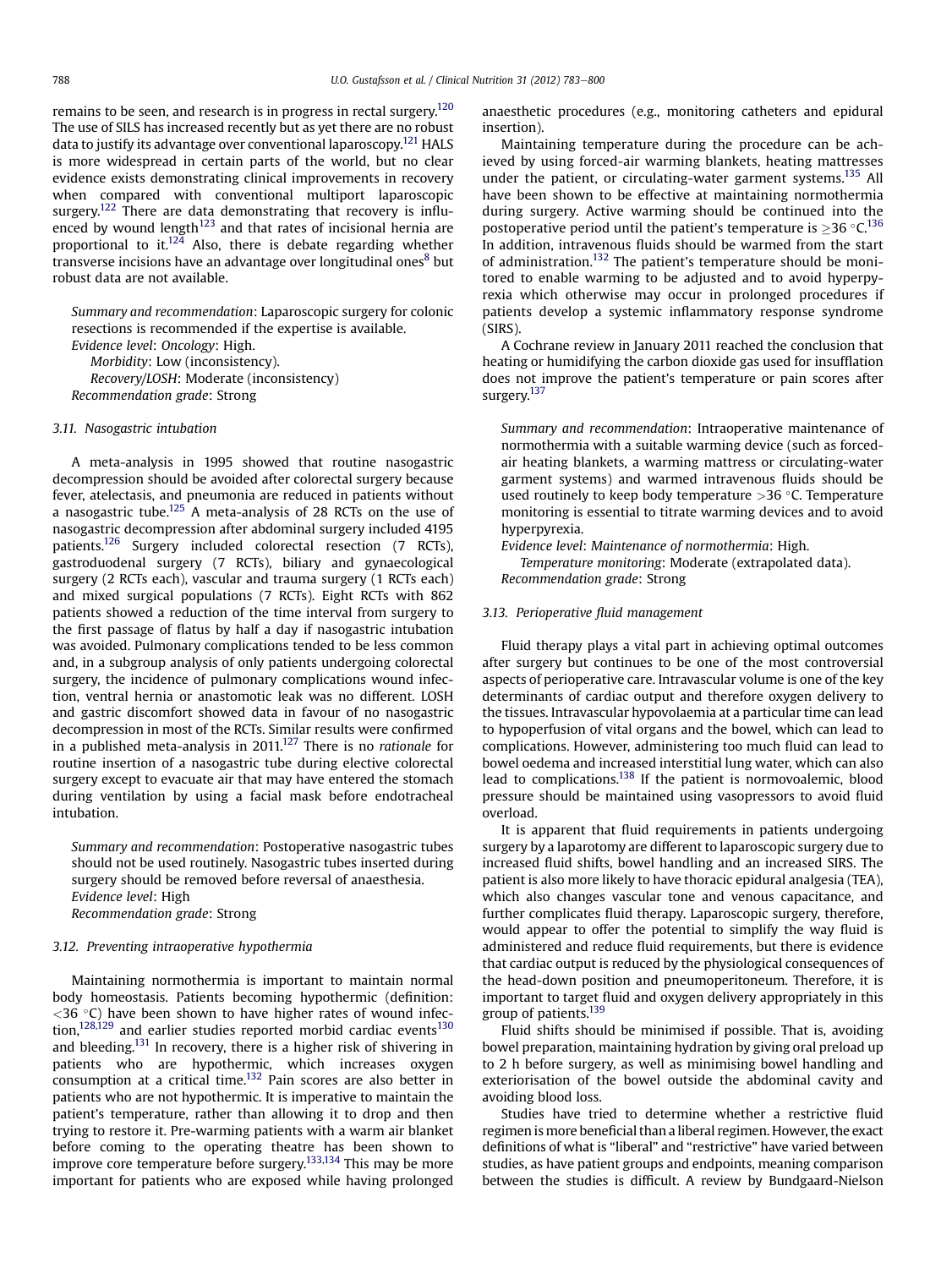concluded that fluid excess was detrimental[.140](#page-15-0) Varadhan and Lobo examined the evidence in these earlier studies and concluded that it is more important to reclassify patients as being in a state of "fluid balance" or "fluid imbalance": the former fared better.<sup>[138](#page-15-0)</sup>

Minimally invasive cardiac output monitors such as the oesophageal Doppler (OD) device target fluid on an individualised basis by challenging the patient with a fluid bolus (e.g., 200 ml colloid) and seeing if there is an increase in stroke volume of  $\geq$ 10%. This fluid challenge is repeated every  $10-15$  min until there is no further increase in stroke volume. At this point, the stroke volume is "optimized". A meta-analysis of the use of OD to target fluid therapy in major surgery has demonstrated LOSH, fewer complications, faster return of bowel function, reduced infection rates, less nausea and vomiting, a lower incidence of acute kidney injury, and the possible improvement of survival after surgery.<sup>[89,141](#page-14-0)</sup> There have been few studies using OD within an ERAS protocol for colorectal surgery, particularly in laparoscopic surgery. In 2009, Senagore et al[.142](#page-15-0) showed minimal benefit of outcome when comparing goaldirected administration of balanced salt solution or hetastarch using OD within an ERAS protocol. They did conclude, however, that less crystalloid was given when using OD.

Other minimally invasive cardiac output monitors that use arterial waveform analysis or thoracic bioimpedance/bioreactance are available but no RCTs in elective colorectal surgery using these devices have been carried out. Dynamic variables using arterial waveform analysis such as stroke volume variation (SVV) or pulse pressure variation (PPV) have been shown in ventilated patients to help predict fluid responsiveness.<sup>[143](#page-15-0)</sup> The advantage of arterial waveform analysis is that it can be used postoperatively to target stroke volume and cardiac output.

Central venous catheters are not routinely used for monitoring of central venous pressure as this is a poor predictor of fluid responsiveness. Hence, they are inserted only if there is a genuine need for central venous access for drug infusions. The use of central venous saturation to represent oxygen extraction in the early postoperative period to guide fluid therapy has been validated by some studies, and may be useful in high-risk patients.<sup>[144,145](#page-15-0)</sup>

Postoperative intravenous fluids should be minimised to maintain normovolaemia and avoid fluid excess. The enteral route should be used in preference and the drip taken down at the earliest opportunity (preferably no later than the morning after surgery). Traditionally, there has been a reluctance to take the drip down in patients with TEA. Hypotensive normovolemic patients with TEA should be treated with vasopressors and not an excess of fluid.<sup>[146](#page-15-0)</sup> Balanced crystalloids have been shown to be superior to 0.9% saline for the maintenance of electrolyte balance. $147$ 

Summary and recommendation: Balanced crystalloids should be preferred to 0.9% saline. In open surgery, patients should receive intraoperative fluids (colloids and crystalloids) guided by flow measurements to optimise cardiac output. Flow measurement should also be considered if: the patient is at high risk with comorbidities; if blood loss is  $>7$  ml/kg; or in prolonged procedures. Vasopressors should be considered for intra- and postoperative management of epidural-induced hypotension provided the patient is normovolaemic.

The enteral route for fluid postoperatively should be used as early as possible, and intravenous fluids should be discontinued as soon as is practicable.

Evidence level: Balanced crystalloids: High

Flow measurement in open surgery: High

Flow measurement in other patients: Moderate (extrapolated data). Vasopressors: High

Early enteral route: High

Recommendation grade: Strong

#### 3.14. Drainage of the peritoneal cavity after colonic anastomosis

Peritoneal drainage has traditionally been used to prevent accumulation of fluid in the bed of dissection, infection, and anastomotic breakdown. At least 8 RCTS of  $\approx$  1390 participants have tested the efficacy of drainage in colorectal surgery; most trials evaluated closed-suction drainage for  $3-7$  days in elective colonic surgery. Meta-analyses did not demonstrate effects on clinical or radiological anastomotic dehiscence, wound infection, re-operation, extra-abdominal complications or mortality.<sup>148,149</sup> Subgroup analyses of trials in elective colon resection replicated these findings.<sup>[149](#page-15-0)</sup>

Peri-anastomotic drainage has also been thought to allow early detection and/or control of anastomotic dehiscence. However, pooled data show that enteric content or pus is observed in only 1 in 20 drains in patients with clinical leaks.<sup>150</sup>

Thus, peritoneal drainage is not associated with any advantage or disadvantage in the available literature. Empirical observation suggests that many drainage systems significantly impair independent mobilisation.

Summary and recommendation: Routine drainage is discouraged because it is an unsupported intervention that probably impairs mobilisation. Evidence level: High

Recommendation grade: Strong

## 3.15. Urinary drainage

Bladder drainage is used during and after major surgery to monitor urine output and prevent urinary retention. Only lowgrade evidence is available regarding the clinical value of perioperative monitoring of urine output; in observational studies in non-cardiac surgery, intraoperative urine output was not a predictor of subsequent renal function<sup>[151](#page-15-0)</sup> or acute kidney injury.<sup>[152](#page-15-0)</sup>

A brief duration of transurethral drainage is desirable because increasing duration is associated with increasing risk of urinary tract infection (UTI). In a recent randomised trial of early (day 1,  $n = 105$ ) versus standard (approximately day 4,  $n = 110$ ) removal of the transurethral catheter in patients having major abdominal and thoracic surgery, the prevalence of UTI significantly reduced with early removal (2% versus 14%).<sup>153</sup>

It has been proposed that urinary drainage is necessary for the duration of epidural analgesia. However, all patients in the quoted trial had TEA for  $\geq$ 3 days, and the rate of urinary retention was not significantly different between the 1-day and the 4-day group (8% versus 2% single in-out catheterisation; 3% versus 0% 24-h catheterisation). $153$  This confirms findings from an uncontrolled prospective study of 100 patients treated with 48-h TEA after open colonic resection who had their transurethral catheter removed in the morning after surgery. Some 9% had urinary retention and 4% had a  $UTI.<sup>15</sup>$ 

A meta-analysis has shown that suprapubic bladder catheterisation in abdominal surgery is associated with lower rates of bacteriuria and lower patient discomfort than transurethral drainage[.155](#page-15-0) However, these data are relevant for urinary drainage of  $4-7$  days' duration; benefit from suprapubic catheterisation in short-term transurethral drainage is uncertain.

Summary and recommendation: Routine transurethral bladder drainage for  $1-2$  days is recommended. The bladder catheter can be removed regardless of the usage or duration of TEA. Evidence level: Low (few studies, extrapolated data) Recommendation grade: Routine bladder drainage: Strong Early removal if epidural used: Weak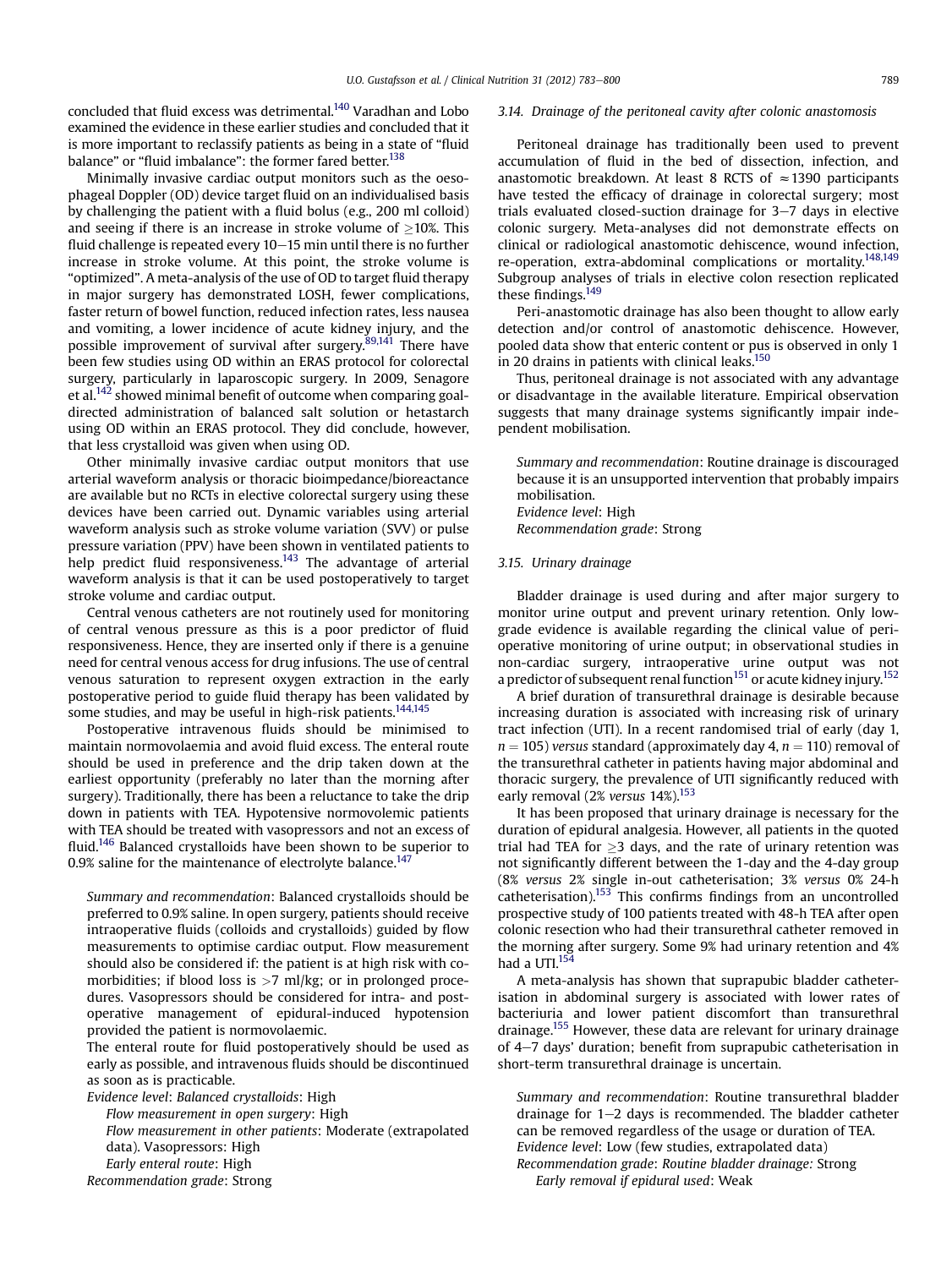## 3.16. Prevention of postoperative ileus (including use of postoperative laxatives)

Prevention of postoperative ileus is a major cause of delayed discharge after abdominal surgery as well as a key objective of enhanced-recovery protocols. No prokinetic agent has been shown to be effective in attenuating or treating postoperative ileus, but several other types of interventions have been successful. Mid-thoracic epidural analgesia<sup>[156](#page-15-0)</sup> as compared with intravenous opioid analgesia is highly effective at preventing postoperative ileus.<sup>83,157</sup> Fluid overloading during<sup>[158](#page-15-0)</sup> and after<sup>[159](#page-15-0)</sup> surgery impairs gastrointestinal function and should be avoided. Avoidance of nasogastric decompression may reduce the duration of postoperative ileus[.126](#page-15-0) Laparoscopic-assisted colonic resection also leads to faster return of bowel function, as well as resumption of an oral diet, compared with open surgery.[109](#page-14-0) This effect of laparoscopy in comparison to open surgery has been demonstrated in a recent RCT under traditional perioperative care as well as ERAS.<sup>[111](#page-14-0)</sup> Oral magnesium oxide was demonstrated to promote postoperative bowel function in a double-blinded RCT in abdominal hysterectomy<sup>160</sup> and in reports from a well-established enhanced-recovery program in colonic resection.<sup>1,161</sup> Another randomised trial in liver resection showed that oral magnesium enhanced the return of bowel function<sup>[162](#page-15-0)</sup> in an ERAS setting, whereas a small RCT (49 patients) failed to show any significant effect of oral magnesium on time to first flatus or bowel movement (18.0 versus 14.0 and 42 versus 50 h; each  $p > 0.15$ ) nor on early intake of fluids, protein drinks, solid food, nausea and vomiting, mobilisation or LOSH<sup>[163](#page-15-0)</sup> within a well-established ERAS protocol. Bisacodyl (10 mg, p.o.) administered twice a day from the day before surgery to the third postoperative day improved postoperative intestinal function in a RCT with 189 patients undergoing colorectal surgery.<sup>[164](#page-15-0)</sup> There was no effect of bisacodyl on tolerance to solid food or LOSH. Alvimopan (a  $\mu$ -opioid receptor antagonist approved for clinical use in postoperative ileus) given via the oral route accelerates gastrointestinal recovery and reduces the LOSH in patients undergoing open colonic resection having postoperative opioid analgesia[.165](#page-15-0) Perioperative use of chewing gum has a positive effect on postoperative duration of ileus.<sup>166</sup>

Summary and recommendation: Mid-thoracic epidural analgesia and laparoscopic surgery should be utilised in colonic surgery if possible. Fluid overload and nasogastric decompression should be avoided. Chewing gum can be recommended, whereas oral administration of magnesium and alvimopan (when using opioid-based analgesia) can be included.

Evidence level: Thoracic epidural, laparoscopy: High

Chewing gum: Moderate

Oral magnesium, alvimopan (when using opioids): Low (extrapolated data)

Recommendation grade: Thoracic epidural, fluid overload, nasogastric decompression, chewing gum, alvimopan (when using opoids): Strong

Oral magnesium: Weak

#### 3.17. Postoperative analgesia

The optimal analgesic regimen for major surgery should give: good pain relief; allow early mobilisation, early return of gut function and feeding; and not cause complications.<sup>[167](#page-16-0)</sup> There has been increasing recognition that different types of analgesic regimens are more suited to particular types of surgery and incision. The cornerstone of analgesia remains multimodal analgesia combining regional analgesia or local anaesthetic techniques and trying to avoid parenteral opioids and their side effects.

#### 3.17.1. Postoperative analgesia in open surgery

For open midline laparotomy, TEA is the optimal established analgesic technique. It offers superior analgesia in the first 72 h after surgery $82$  and earlier return of gut function provided the patient is not fluid-overloaded. A national audit by Cook et al. on behalf of the UK Royal College of Anaesthetists has quantified the risks and highlighted its safety provided good practice is adhered to.<sup>[65](#page-14-0)</sup>

Using low-dose concentrations of local anaesthetic combined with a short-acting opiate appears to offer the best combination of analgesia while minimising the risk of motor block and hypotension due to sympathetic blockade. Several meta-analyses have shown improved outcomes with TEA compared with opioid-based analgesia, including pain, complications, PONV and insulin resistance. $81-85$  $81-85$  Hypotension induced by sympathetic block should be treated with vasopressors provided the patient is not hypovolaemic. The aim should be to remove the epidural  $\approx$  48–72 h postoperatively by the time the patient has had a bowel movement.

#### 3.17.2. Postoperative analgesia in Laparoscopic surgery

Recent publications have shown that the duration of pain after laparoscopic surgery requiring major analgesics is much shorter than for open surgery, thereby allowing discharge from hospital as soon as 23 h after surgery.<sup>[93](#page-14-0)</sup> Provided early feeding is tolerated in the laparoscopic group, analgesic requirements at 24 h postoperatively are often addressed with oral multimodal analgesia without the need of regional blocks or strong opiates. However, even in laparoscopic surgery there is the need for a small, low transverse abdominal incision to deliver the specimen. There is increasing interest in looking at alternatives to TEA or morphine using spinal analgesia or TAP blocks. A RCT by Levy et al. comparing spinal analgesia, morphine and low TEA in fluidoptimised patients provided interesting results because patients with TEA had a longer LOSH.<sup>[92](#page-14-0)</sup> However, 3 RCTs reported contradictory effects on gastrointestinal function depending on the level of block: low-thoracic epidurals were not associated with benefits, [92,168](#page-14-0) whereas a trial using a mid-thoracic epidural demonstrated significantly earlier return of flatus, stools and tolerance of oral diet as compared with parenteral opioid analgesia.[169](#page-16-0) Other work has confirmed that, although analgesia is superior in the early postoperative period using TEA, LOSH is not reduced[.170](#page-16-0) Work by Virlos et al. confirmed that spinal analgesia allows earlier mobilisation and hospital discharge compared with TEA[.171](#page-16-0)

TAP blocks have been used in laparoscopic surgery to cover the lower abdominal incisional and combined with intravenous paracetamol to reduce opioid administration.<sup>172</sup> They are, however, short-acting and no significant RCT has compared TAP with spinal or epidural analgesia.<sup>[101](#page-14-0)</sup>

## 3.17.3. Postoperative multimodal analgesia

During the postoperative phase, a multimodal analgesic regimen has been employed aiming to avoid the use of opioids. Paracetamol is a vital part of multimodal analgesia. It is available in an intravenous preparation and can be given as 1 g four times daily.

3.17.3.1. NSAIDs. NSAIDS are also an important part of multimodal analgesia. There have been clinical case series linking voltarol (150 mg, p.o. once a day) and celecoxib (cyclo-oxygenase (COX)-2 inhibitor) to an increased incidence of anastomotic dehiscence.<sup>173-[176](#page-16-0)</sup> However, until more thorough studies addressing this question have been carried out, there is not sufficient evidence to stop using NSAIDS as a component of multimodal analgesia in the postoperative period. Tramadol is an alternative to NSAIDs (although there are no recent studies relevant to colorectal surgery).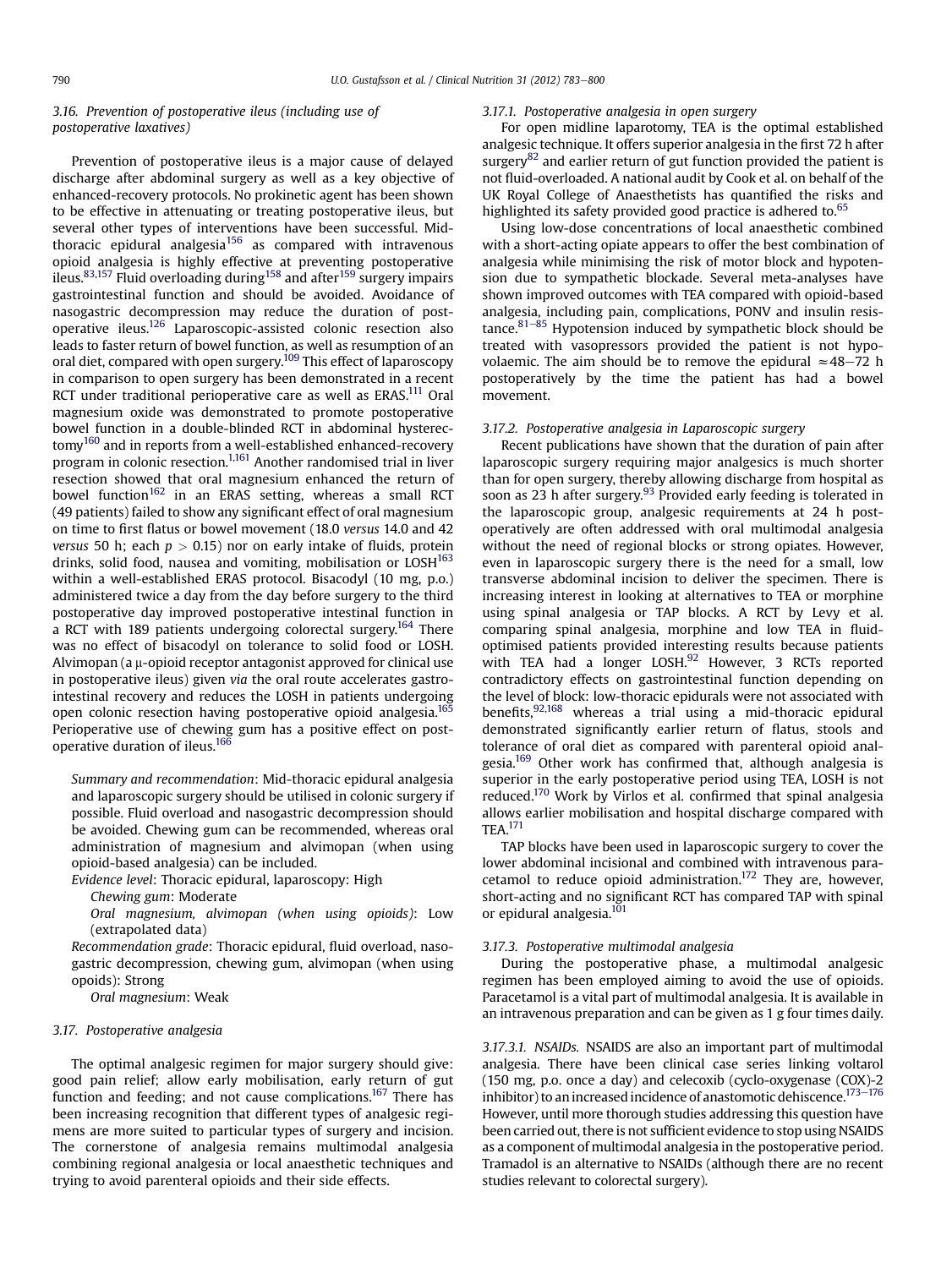3.17.3.2. To reduce postoperative opiate use. There are several ongoing studies on alternative drugs to avoid the use of opioids, but no medication can be recommended for routine use.

Summary and recommendation: TEA using low-dose local anaesthetic and opioids should be used in open surgery. For breakthrough pain, titration to minimise the dose of opioids may be used. In laparoscopic surgery, an alternative to TEA is a carefully administered spinal analgesia with a low-dose, longacting opioid. In connection with TEA withdrawal, NSAIDs and Paracetamol should be used.

Evidence level: TEA, open surgery: High

Local anaesthetic and opioid: Moderate (inconsistency).

TEA not essential in laparoscopic surgery: Moderate (inconsistency).

NSAID/Paracetamol: Moderate (inconsistency/ few studies). Recommendation grade: Strong

#### 3.18. Perioperative nutritional care

Most patients undergoing elective colonic resection can eat normally before surgery, and many have a seemingly normal nutritional status. In an ERAS setting, if the stress of surgery is minimised, a low body mass index (BMI) does not appear to be an independent risk factor for complications or prolonged LOSH, suggesting that, in this setting, baseline nutritional status may not be as critical as in more traditional perioperative-care situations.<sup>[177](#page-16-0)</sup> The epidemic of obesity in Western society means that the average BMI of patients is often in the overweight or obese range, and this may hide underlying muscle wasting. A recent study has demonstrated that the presence of low muscle mass is predictive of complications and LOSH after colorectal surgery (Lieffers et al. $^{232}$ ). Whether such muscle wasting relates to pre-existing comorbidity or is related to cancer-associated myopenia is not known.

Regardless of the BMI, consumption of energy and protein is often low in the preoperative phase in patients about to undergo colonic surgery. Therefore, careful history-taking directed towards recent unplanned weight loss and reduced nutritional intake should be carried out. Normal food is the basis for nutrition before and after surgery for most patients treated according to ERAS. In the context of traditional perioperative care, addition of oral supplements can improve overall intake to reach nutritional goals.<sup>178</sup> In enhancedrecovery programmes, oral nutritional supplements (ONS) have been used on the day before surgery and for at least the first 4 postoperative days to achieve target intakes of energy and protein during the very early postoperative phase.<sup>179,180</sup> One study combining preoperative oral treatment of carbohydrates, epidural analgesia, and early enteral nutrition showed that these three components of ERAS allowed nitrogen equilibrium while keeping glucose levels normal without the need for exogenous insulin by minimising insulin resistance.<sup>181</sup> If significant unplanned weight loss is present, oral supplements should be prescribed in the perioperative period, and consideration should be given to continuing the prescription once the patient returns home.[178,182](#page-16-0) For significantly malnourished patients, nutritional supplementation (oral and/or parenteral) has the greatest effect if started  $7-10$  days preoperatively, and is associated with a reduction in the prevalence of infectious complications and anastomotic leaks[.183](#page-16-0) Special nutritional considerations should be taken for elderly patients as well as those with chronic diseases and alcohol problems who may also have micronutrient deficiencies or ingest vitamins and minerals below recommended doses and who may need supplementation before and after surgery.<sup>[184](#page-16-0)-[187](#page-16-0)</sup>

In the postoperative phase, patients undergoing ERAS can drink immediately after recovery from anaesthesia and then eat normal hospital food and, in doing so, spontaneously consume  $\approx$  1200–

1500 kcal/day[.188,189](#page-16-0) This is safe. RCTs of early enteral or oral feeding versus 'nil by mouth' show that early feeding reduces the risk of infection and LOSH, and is not associated with an increased risk of anastomotic dehiscence.<sup>190–[192](#page-16-0)</sup> However, with early oral feeding, the risk of vomiting increases, especially in the absence of multimodal anti-ileus therapy.

Different combinations of diets containing components aimed to enhance immune function in surgical patients have been studied. These diets, often called 'immunonutrition' (IN) usually contain combinations of arginine, glutamine, omega-3 fatty acids, and nucleotides. Several meta-analyses have been published on the clinical effectiveness of IN (two recent with references to most others)[.193,194](#page-16-0) Overall, most studies show that there is clinical benefit from this treatment due to a reduction in the prevalence of complications and shortened LOSH in the context of traditional care, but results are heterogeneous. There is evidence suggesting that the treatment is most effective in malnourished patients, and there are no trials of the effectiveness of these formulae in an ERAS setting if stress is minimised.

Summary and recommendation: Patients should be screened for nutritional status and, if deemed to be at risk of undernutrition, given active nutritional support. For the standard ERAS patient, preoperative fasting should be minimised and postoperatively patients should be encouraged to take normal food as soon as possible after surgery. ONS can be used to supplement total intake.

Evidence level: Postoperative early enteral feeding, safety: High Improved recovery and reduction of morbidity: Low (study quality, extrapolated data)

Perioperative ONS (well-fed patient): Low (study quality, extrapolated data) Perioperative ONS (malnourished patient): Low (study quality, extrapolated data, small effect) IN: Low (study quality, extrapolated data)

Recommendation grade: Postoperative early feeding and perioperative ONS: Strong

IN: IN could be considered in open colonic colonic resections: Weak (different formulae, timing, dose).

## 3.19. Postoperative control of glucose

Insulin resistance is the cause of postoperative hyperglycaemia. Increasing insulin resistance<sup>[195](#page-16-0)</sup> and glucose levels<sup>[87](#page-14-0)</sup> have been shown to be associated with complications and mortality after major abdominal surgery, and also when adjusted for key confounders. This risk increases with higher insulin resistance and/ or higher glucose levels. These data are primarily from glucose values during the day of surgery and postoperative day 1 with minimal food intake (i.e., not typical ERAS settings).

There are very little data on glucose control in an ERAS setting when patients are eating. However, available data with patients undergoing colorectal surgery in an ERAS protocol eating 1500 kcal from day 1 after elective colorectal surgery show that, as expected, glucose levels are higher after food intake compared with morning fasting levels.[188](#page-16-0) Patients with higher preoperative levels of glycated haemoglobin (HBA1c) remain  $\approx$  1 mmol/l higher compared with patients with normal preoperative HbA1c levels, and they also develop more complications. A small study combining epidural, preoperative carbohydrate and postoperative continuous complete enteral tube feeding after major colorectal surgery showed that glucose levels were maintained at normal levels without the need for insulin in the first 3 postoperative days.<sup>181</sup> Several treatments in the ERAS protocol affect insulin action/resistance<sup>[196,197](#page-16-0)</sup> and hence glucose levels directly or indirectly (bowel preparation prolonging preoperative fasting; preoperative carbohydrate treatment instead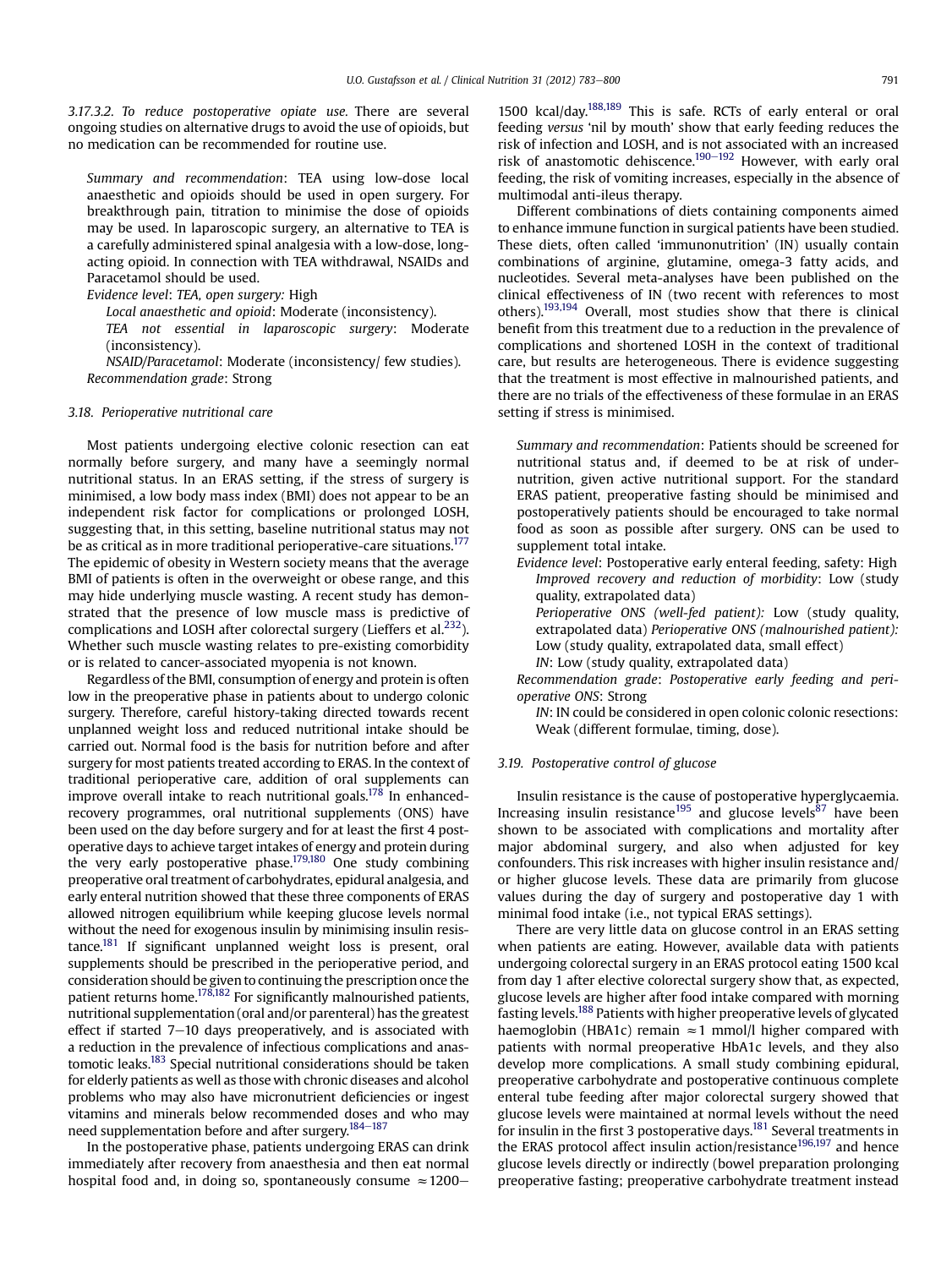of overnight fasting). The prophylaxis and treatment of PONV to support nutritional intake involves: avoiding fasting; maintenance of fluid balance to support bowel movements; epidural anaesthesia to reduce the endocrine stress response from the adrenal glands; avoiding the use of opioids disturbing bowel movements; avoiding anti-inflammatory treatments to reduce stress; avoiding tubes and drains; and active mobilisation. None of these treatments carry the risk of hypoglycemia.

Treatment of hyperglycaemia in surgical patients in the Intensive Care Unit (ICU) consistently shows improved results in that compli-cations are avoided.<sup>198–[201](#page-16-0)</sup> Any reduction in hyperglycaemia, regardless of the degree or level, improves outcomes. At levels  $>10-$ 12 mmol/l, the risk of osmotic diuresis increases and causes additional disturbances in fluid balance.[202](#page-16-0) However, using intravenous insulin carries the risk of hypoglycemia, $199$  especially in the ward setting.

Summary and recommendation: Hyperglycaemia is a risk factor for complications and should therefore be avoided. Several interventions in the ERAS protocol affect insulin action/resistance, thereby improving glycaemic control with no risk of causing hypoglycemia. For ward-based patients, insulin should be used judiciously to maintain blood glucose as low as feasible with the available resources.

Evidence level: Using stress reducing elements of ERAS to minimise hyperglycaemia: Low (study quality, extrapolations).

Insulin treatment in the ICU: Moderate (inconsistency, uncertain target level of glucose).

Glycaemic control in the ward setting: Low (inconsistency, extrapolations)

Recommendation grade: Using stress reducing elements of ERAS to minimise hyperglycaemia: Strong

Insulin treatment in the ICU (severe hyperglycaemia): Strong Insulin treatment in the ICU (mild hyperglycaemia): Weak (uncertain target level of glucose)

Insulin treatment in the ward setting: Weak (risk of hypoglycaemia, evidence level)

#### 3.20. Early mobilisation

Early mobilisation has been postulated to reduce chest complications and may counteract insulin resistance from immo-bilisation.<sup>[9](#page-13-0)</sup> Combining forced mobilisation with nutritional support results in improved muscle strength but only during the early postoperative phase.[203](#page-16-0) Another RCT in 119 patients showed that postoperative muscle training had little effect of long-term post-operative outcomes.<sup>[204](#page-16-0)</sup> A recent review confirmed these earlier results.[205](#page-16-0) Conversely, prolonged bed rest has several negative effects, including reduced work capacity.<sup>206</sup> Also, a multivariate linear regression analysis of data collected during the LAFA trial, $^{111}$  $^{111}$  $^{111}$ supported the notion that mobilisation on postoperative days  $1-3$ is a factor significantly associated with a successful outcome of ERAS. Conversely, failure to mobilise on the first postoperative day may be due to inadequate control of pain, continued intravenous intake of fluids, indwelling urinary catheter, patient motivation, and pre-existing co-morbidities. In a recent study in Yeovil, failure to mobilise was one of the most common reasons for ERAS devia-tion and was associated with prolonged LOSH.<sup>[207](#page-16-0)</sup>

Summary and recommendation: Available RCTs do not support the direct beneficial clinical effects of postoperative mobilisation. Prolonged immobilisation, however, increases the risk of pneumonia, insulin resistance, and muscle weakness. Patients should therefore be mobilised.

Evidence level: Low (extrapolated data, weak effect) Recommendation grade: Strong

3.21. Audit

Measuring standards and auditing the quality of healthcare drive continue to improve practice.<sup>[208](#page-16-0)</sup> Auditing compliance is shown to be a key instrument to assist clinicians implementing the ERAS programme[.209](#page-16-0)

Auditing ERAS can be discussed under three domains: (i) measuring clinical outcomes of ERAS such as LOSH, readmission rates and complications (as reviewed above) (ii) determining functional recovery and patient experience and (iii) measuring compliance with (or deviation from) the ERAS protocol.

The original clinical outcome of ERAS programmes as described by Kehlet et al. resulting in a reduction of median LOSH after open colonic resection to 2 days<sup>1</sup> have not been reproduced widely. However, there is now robust evidence to support the benefits of ERAS over traditional postoperative care. This has been demonstrated in several meta-analyses in terms of shorter postoperative LOSH, lower complication rates, and acceptable readmission rates. $210-213$  $210-213$  $210-213$  Hence, these measures of clinical outcome should be included in the clinical audit.

Measuring patients' experiences with ERAS, however, has not been investigated very thoroughly. This is mostly due to the lack of reliable and valid tools that can be used widely across many centres to report patients' experiences. Nevertheless, in the literature on this subject, ERAS does not seem to adversely influence quality of life (QoL) or psychomotor functions such as sleep quality, pain and fatigue levels after surgery.[214](#page-16-0) In a recent unpublished Delphi consensus in the UK, measuring patient experience has been highlighted as a fundamental element of ERAS.

Measuring compliance has proven to be an instrumental factor in investigating the success of  $ERAS<sup>209</sup>$  $ERAS<sup>209</sup>$  $ERAS<sup>209</sup>$  By auditing the details of the key elements of the clinical pathway, it is often easier to understand the occurrence of certain failures that lead to complications. In addition, measuring compliance helps to direct future education and the modification of other interventions (if necessary). ERAS-care outcomes were reported in relation to compliance to the ERAS protocol in a large cohort study of nearly 1000 consecutive patients[.209](#page-16-0) This study concluded that the proportion of patients with postoperative morbidity and symptoms delaying discharge and readmission to hospital were significantly reduced (38-69%) with higher levels of ERAS compliance. Nearly all of the pre and perioperative ERAS-items influenced the different outcomes in a beneficial way. However, only intravenous fluid management and intake of preoperative carbohydrate drink were identified as independent predictors of outcome.

In the LAFA study,[111](#page-14-0) overall compliance to ERAS-items of 60% was reported in laparoscopic and open colonic surgery. A follow-up study<sup>[215](#page-16-0)</sup> showed that enforced advancement of oral intake, early mobilisation, laparoscopic surgery and female gender was independent determinants of early recovery. However, two of the variables determining outcomes  $-$  postoperative oral intake and  $m$ obilisation  $-$  could also be regarded as outcomes and dependent on the pre and postoperative care. A third study investigating factors influencing outcomes in an ERAS setting $6$  reported that fluid overload and non-functioning epidural analgesia were independent predictors of postoperative complications. It is difficult to compare the three studies except that all show that compliance with certain care elements known to improve outcomes also does so in the ERAS setting. The importance of the individual elements is likely to be influenced by variation in compliance in any given study situation.

There are several tools to audit compliance and ERAS outcomes. Within the ERAS society, a systematic process of audit has been built into the ERAS Interactive Audit System and data collection system to facilitate implementation of ERAS ([www.erassociety.](http://www.erassociety.org) [org](http://www.erassociety.org)).<sup>[216](#page-16-0)</sup> The ERAS database differs from other common audit tools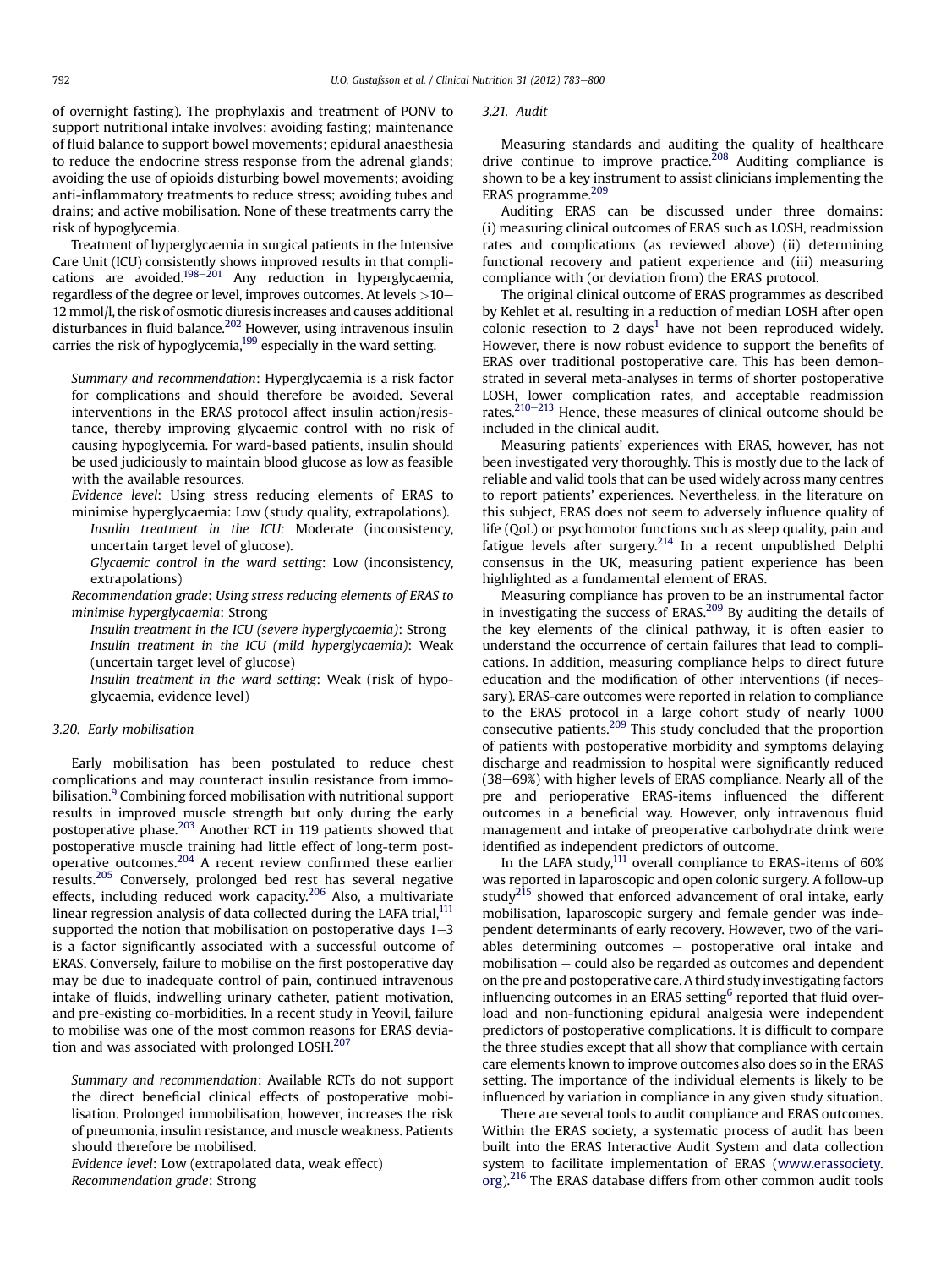in that it collects data on patient demographics, treatment and outcomes. Additionally included in the ERAS system is the recording of compliance using a series of evidence-based treatment interventions that have been shown to influence outcomes. A raft of measures which provide information on different aspects of postoperative recovery (and potential factors delaying it) is incorporated into the dataset to allow interrogation of the care process. The ERAS audit system also provides relevant feedback on clinical outcomes that are important for patients, healthcare providers and other decision-makers. Within England, there are various local systems and one national toolkit to record ERAS elements and outcomes. The Enhanced Recovery Partnership Programme (ERPP) has designed a toolkit to measure compliance in ERAS

Summary and recommendation: A systematic audit is essential to determine clinical outcome and measure compliance to establish successful implementation of the care protocol. The system should also report patient experience and functional recovery, but validated tools are required for this aspect.

Evidence level: Systematic audit: Moderate (extrapolation, study quality)

Patient experience/functional recovery: Very low (lack of valid tools)

Recommendation grade: Strong

# 4. Outcomes of ERAS

4.1. Eras versus traditional care in elective colonic surgery: clinical outcomes

Several studies have demonstrated that the ERAS programmes compared with traditional perioperative care is associated with earlier recovery and discharge after colonic resection.<sup>[1,2,217](#page-13-0)-[222](#page-13-0)</sup> Recently, the effect of perioperative treatment with the ERAS protocol on four outcome parameters (mortality, morbidity, LOSH, hospital readmissions) after mainly colonic surgery was reported in two systematic reviews: Spanjersberg et al.,[223](#page-17-0) and Varadhan et al. $^{213}$  $^{213}$  $^{213}$  Different variations of the ERAS programme were compared with traditional perioperative care based on 4 and 6 RCTs, respectively  $\binom{4,5,221,224}{n}$  $\binom{4,5,221,224}{n}$  $\binom{4,5,221,224}{n}$  ( $n = 237$ ) and  $\binom{4-6,221,224,225}{n}$  $\binom{4-6,221,224,225}{n}$  $\binom{4-6,221,224,225}{n}$  $\binom{4-6,221,224,225}{n}$  $\binom{4-6,221,224,225}{n}$  ( $n = 452$ )).

The mortality in patients undergoing surgery within an ERAS programme was 0.4% and 1.3% in patients within traditional perioperative care. The difference was not significant, RR, 0.53 (0.12- $2.38)^{223}$  and RR, 0.53 (0.09–2.15).<sup>213</sup> However, there was a significant reduction in RR for postoperative morbidity in patients undergoing surgery within an ERAS programme of 48%, RR, 0.52  $(0.38-0.71)^{22}$ and 47%, RR, 0.53  $(0.41-0.69)$ ,<sup>213</sup> respectively. Furthermore, LOSH after surgery was significantly shorter in patients within an ERAS protocol compared with patients undergoing surgery within traditional perioperative care,  $-2.94$  days ( $-3.92$  to  $-2.19$ ),  $223 - 2.51$  $223 - 2.51$  days  $(-3.54 \text{ to } -1.47)^{213}$  $(-3.54 \text{ to } -1.47)^{213}$  $(-3.54 \text{ to } -1.47)^{213}$  Finally, there was no difference in hospital readmissions among patients within an ERAS programme  $(3.3-4.4%$ versus  $4.2-5.7\%$ ) in patients within traditional care (RR, 0.87 (0.08– 9.39),<sup>223</sup> RR, 0.80 (0.32–1.98)).<sup>213</sup> In a third meta-analysis (Adamina et al.) $^{226}$  $^{226}$  $^{226}$  investigating the same 6 randomised studies as in the meta-analysis of Varadhan et al.[,213](#page-16-0) these results were confirmed.

Summary and recommendation: ERAS protocols should be used in elective colonic surgery. Using more evidence-based elements of perioperative care from an ERAS protocol is likely to improve outcomes further.

Evidence level: LOSH: High

Morbidity: Low (inconsistency, study quality, low rate of difference) Hospital readmissions: Low (inconsistency) Recommendation grade: Strong

#### 4.2. Effect of ERAS on health economics and QoL

The literature examining the impact of ERAS on health economics and QoL after colonic surgery is sparse. Two cohort studies collected data on the cost before and after the introduction of ERAS. The first, $227$  analysed cost during the 3-months after intervention in 60 patients undergoing surgery for colon cancer or rectal cancer within an ERAS protocol. This was compared with a tight control group of 86 individuals treated by the same surgeon and who were recruited immediately before the introduction of the ERAS protocol. There were non-significant reductions in hospital, indirect, and total costs after the introduction of ERAS. The second study<sup>228</sup> looked at cost savings within a university hospital in New Zealand using a case-matched comparison of 50 patients in each group. After the introduction of enhanced recovery, 30-day costs were reduced by a mean of  $\in$ 4240 per patient, even taking into account start-up costs. A review containing US cost analyses indicated a saving of  $\approx$  2000 USD per patient.<sup>[226](#page-17-0)</sup> Recently, the Dutch multicenter LAFA trial<sup>111</sup> examined in-hospital costs after colonic resection within and outside an ERAS protocol, finding (surprisingly) that there were no significant differences between groups. Despite the limited evidence for ERAS reducing the cost of care within the literature, the fact that it reduces the prevalence of complications and postoperative stay in RCTs lends support to the notion that it imparts cost benefits.

QoL was assessed before 2006 by King and colleagues,<sup>227</sup> who reported only non-significant trends after introduction of ERAS. Fatigue was measured by the New Zealand group in a separate case-controlled prospective study,<sup>[229](#page-17-0)</sup> which elicited similar results to those reported by Jakobsen et al. $^{230}$  $^{230}$  $^{230}$  Patients within an ERAS programme suffered less fatigue  $\leq$ 30 days after surgery, and there were reduced consequences of fatigue even at 60 days in the New Zealand study. The lack of blinding and randomisation weakened the results of both studies, but there are clear methodological problems blinding patients to ERAS. More recently, the LAFA trial<sup>[111](#page-14-0)</sup> randomised between ERAS and standard perioperative care but did not identify improvements in health-related  $QoL$  – one explanation for this having been discussed above. A recent review<sup>[214](#page-16-0)</sup> did not find consistent disadvantages to ERAS care during colonic surgery if recovery was measured using QoL instruments. This is possibly because the tools used are not sufficiently sensitive to detect the improvements in clinical recovery that clinicians perceive are present. Delaney et al. addressed this problem by designing a novel postoperative scoring system, $^{231}$  $^{231}$  $^{231}$  which may be of use in this area.

Summary and recommendation: ERAS can be recommended because it is likely to reduce the cost of colorectal surgery and improve the quality of recovery.

Evidence level: Cost reduction: Very low (inconsistency, few studies)

Quality of recovery: Very low (inconsistency, few studies) Recommendation grade: Weak

# 5. Comment

The practice of surgery and anaesthesia is continuously changing. This creates the need for regular updates of the knowledge base and for continuous training of those involved in the treatment of surgical patients. The ERAS Society for Perioperative Care ([www.erassociety.org](http://www.erassociety.org)) was initiated by the former ERAS Study Group and was formed in 2010 to support these processes. The Society participates in the improvement of perioperative care by developing new knowledge through research, education and also by being involved in the implementation of best practice.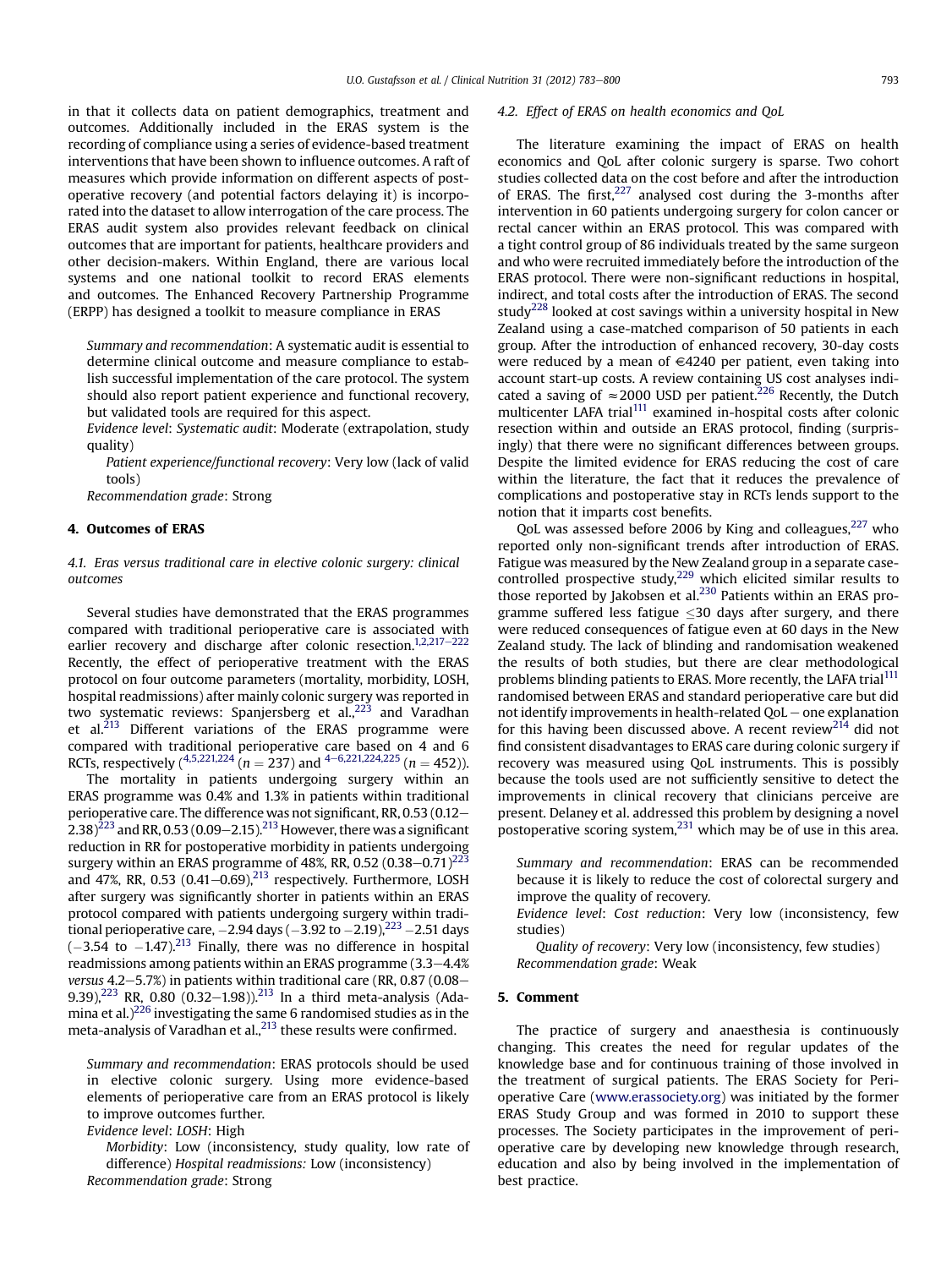<span id="page-11-0"></span>

# Table 1

Guidelines for perioperative care in elective colonic surgery: Enhanced Recovery After Surgery (ERAS) Society recommendations.

| Item                                                       | ັ<br>Recommendation                                                                      | Evidence level                                 | Recommendation grade                                    |
|------------------------------------------------------------|------------------------------------------------------------------------------------------|------------------------------------------------|---------------------------------------------------------|
| Preoperative information,                                  | Patients should routinely receive dedicated                                              | Low                                            | Strong                                                  |
| education and counselling                                  | preoperative counselling.                                                                |                                                |                                                         |
| Preoperative optimisation                                  | Preoperative medical optimisation is                                                     | Alcohol: Low                                   | Strong                                                  |
|                                                            | necessary before surgery.                                                                | Smoking: High                                  |                                                         |
|                                                            | Smoking and alcohol consumption                                                          |                                                |                                                         |
|                                                            | (alcohol abusers) should be stopped four<br>weeks before surgery.                        |                                                |                                                         |
| Preoperative bowel preparation                             | Mechanical bowel preparation should                                                      | High                                           | Strong                                                  |
|                                                            | not be used routinely in colonic surgery.                                                |                                                |                                                         |
| Preoperative fasting and                                   | Clear fluids should be allowed up to 2 h                                                 | Solids and fluids: Moderate                    | <b>Fasting guidelines:</b>                              |
| carbohydrate treatment                                     | and solids up to 6 h prior to induction                                                  | Carbohydrate loading,                          | Strong                                                  |
|                                                            | of anaesthesia.                                                                          | overall: Low                                   | Preoperative carbohydrate                               |
|                                                            | Preoperative oral carbohydrate treatment                                                 | Carbohydrate loading,                          | drinks: Strong                                          |
|                                                            | should be used routinely. In diabetic<br>patients carbohydrate treatment can             | diabetic patients: Very low                    | Preoperative carbohydrate<br>drinks, diabetic patients: |
|                                                            | be given along with the diabetic medication.                                             |                                                | Weak                                                    |
| Preanaesthetic medication                                  | Patients should not routinely receive                                                    | High                                           | Strong                                                  |
|                                                            | long- or short-acting sedative medication                                                |                                                |                                                         |
|                                                            | before surgery because it delays                                                         |                                                |                                                         |
|                                                            | immediate postoperative recovery.                                                        |                                                |                                                         |
| Prophylaxis against thromboembolism                        | Patients should wear well-fitting<br>compression stockings, have intermittent            | High                                           | Strong                                                  |
|                                                            | pneumatic compression, and receive                                                       |                                                |                                                         |
|                                                            | pharmacological prophylaxis with LMWH.                                                   |                                                |                                                         |
|                                                            | Extended prophylaxis for 28 days should                                                  |                                                |                                                         |
|                                                            | be given to patients with colorectal cancer.                                             |                                                |                                                         |
| Antimicrobial prophylaxis                                  | Routine prophylaxis using intravenous                                                    | High                                           | Strong                                                  |
| and skin preparation                                       | antibiotics should be given 30-60 min                                                    |                                                |                                                         |
|                                                            | before initiating surgery.<br>Additional doses should be given during                    |                                                |                                                         |
|                                                            | prolonged operations according to                                                        |                                                |                                                         |
|                                                            | half-life of the drug used.                                                              |                                                |                                                         |
|                                                            | Preparation with chlorhexidine-alcohol                                                   |                                                |                                                         |
|                                                            | should be used.                                                                          |                                                |                                                         |
| Standard anaesthetic protocol                              | A standard anaesthetic protocol allowing                                                 | Rapid awakening: Low                           | Strong                                                  |
|                                                            | rapid awakening should be given.                                                         | Reduce stress response:                        |                                                         |
|                                                            | The anaesthetist should control fluid therapy,<br>analgesia and haemodynamic changes to  | Moderate<br>Open surgery: High                 |                                                         |
|                                                            | reduce the metabolic stress response.                                                    | Laparoscopic surgery:                          |                                                         |
|                                                            | Open surgery: mid-thoracic epidural blocks                                               | Moderate                                       |                                                         |
|                                                            | using local anaesthetics and low-dose opioids.                                           |                                                |                                                         |
|                                                            | Laparoscopic surgery: spinal analgesia or                                                |                                                |                                                         |
|                                                            | morphine PCA is an alternative to                                                        |                                                |                                                         |
| <b>PONV</b>                                                | epidural anesthesia.<br>A multimodal approach to PONV prophylaxis                        | Low                                            | Strong                                                  |
|                                                            | should be adopted in all patients with $\geq$ 2                                          |                                                |                                                         |
|                                                            | risk factors undergoing major colorectal surgery.                                        |                                                |                                                         |
|                                                            | If PONV is present, treatment should be                                                  |                                                |                                                         |
|                                                            | given using a multimodal approach.                                                       |                                                |                                                         |
| Laparoscopy and                                            | Laparoscopic surgery for colonic resections                                              | Oncology: High                                 | Strong                                                  |
| modifications of surgical access                           | is recommended if the expertise is available.                                            | Morbidity: Low                                 |                                                         |
|                                                            |                                                                                          | Recovery/LOSH:<br>Moderate                     |                                                         |
| Nasogastric intubation                                     | Postoperative nasogastric tubes should                                                   | High                                           | Strong                                                  |
|                                                            | not be used routinely.                                                                   |                                                |                                                         |
|                                                            | Nasogastric tubes inserted during surgery                                                |                                                |                                                         |
|                                                            | should be removed before reversal of anaesthesia.                                        |                                                |                                                         |
| Preventing intraoperative hypothermia                      | Intraoperative maintenance of normothermia                                               | High                                           | Strong                                                  |
|                                                            | with a suitable warming device and warmed<br>intravenous fluids should be used routinely |                                                |                                                         |
|                                                            | to keep body temperature $>$ 36 °C.                                                      |                                                |                                                         |
| Perioperative fluid management                             | Patients should receive intraoperative fluids                                            | Balanced crystalloids: High                    | Strong                                                  |
|                                                            | (colloids and crystalloids) guided by flow                                               | Flow measurement in                            |                                                         |
|                                                            | measurements to optimise cardiac output.                                                 | open surgery: High                             |                                                         |
|                                                            | Vasopressors should be considered for                                                    | Flow measurement in                            |                                                         |
|                                                            | intra- and postoperative management of<br>epidural-induced hypotension provided          | other patients: Moderate<br>Vasopressors: High |                                                         |
|                                                            | the patient is normovolaemic.                                                            | Early enteral route: High                      |                                                         |
|                                                            | The enteral route for fluid postoperatively                                              |                                                |                                                         |
|                                                            | should be used as early as possible, and                                                 |                                                |                                                         |
|                                                            | intravenous fluids should be discontinued                                                |                                                |                                                         |
|                                                            | as soon as is practicable.                                                               |                                                | Strong                                                  |
| Drainage of peritoneal cavity<br>after colonic anastomosis | Routine drainage is discouraged because it<br>is an unsupported intervention that is     | High                                           |                                                         |
|                                                            | likely to impair mobilisation.                                                           |                                                |                                                         |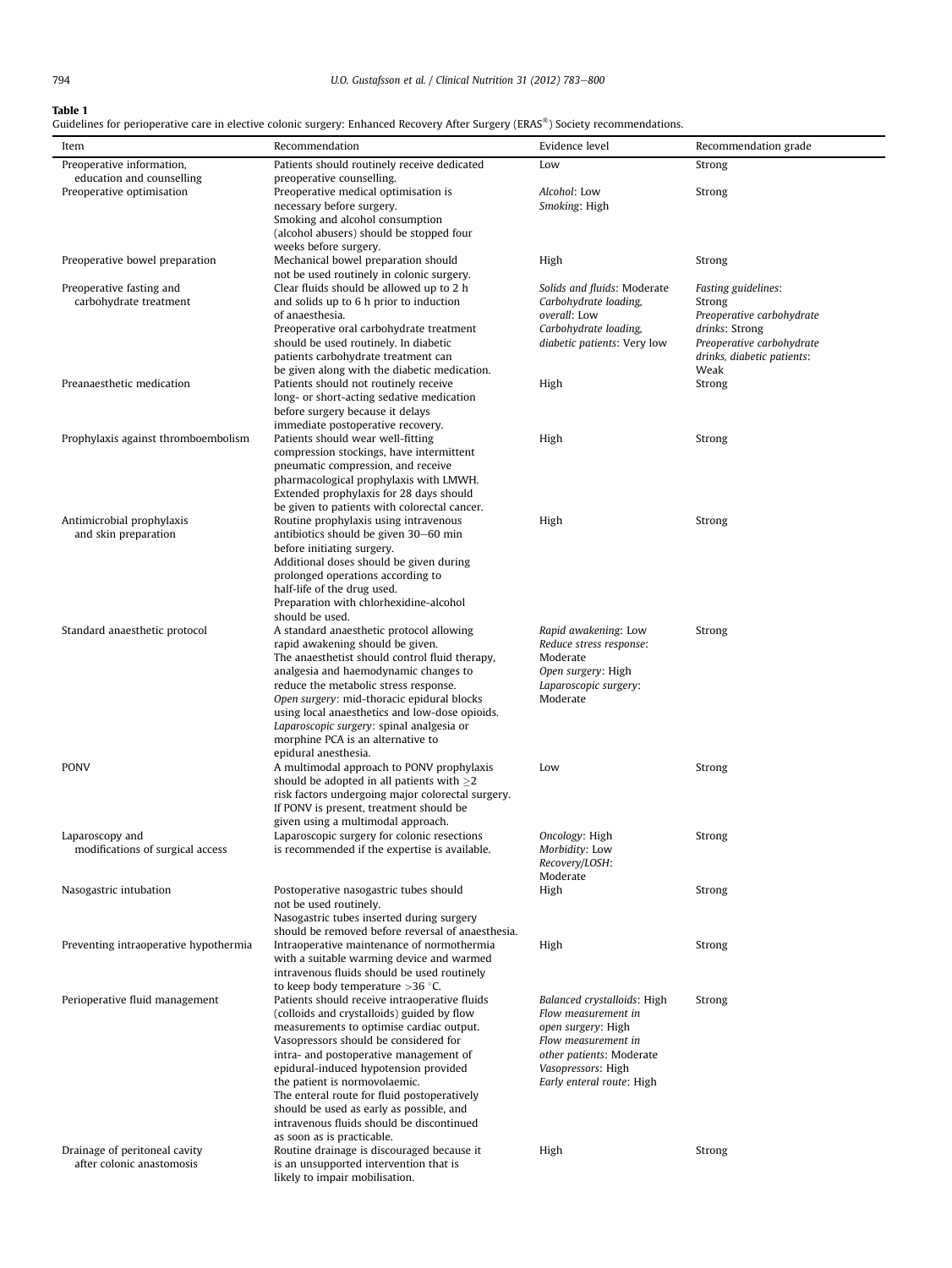## Table 1 (continued )

| Item                              | Recommendation                                                                                                                                                                                                                                                                                                                                                                                                 | Evidence level                                                                                                                                                                                                              | Recommendation grade                                                                                                                                                                                                                                            |
|-----------------------------------|----------------------------------------------------------------------------------------------------------------------------------------------------------------------------------------------------------------------------------------------------------------------------------------------------------------------------------------------------------------------------------------------------------------|-----------------------------------------------------------------------------------------------------------------------------------------------------------------------------------------------------------------------------|-----------------------------------------------------------------------------------------------------------------------------------------------------------------------------------------------------------------------------------------------------------------|
| Urinary drainage                  | Routine transurethral bladder drainage<br>for $1-2$ ) days is recommended.<br>The bladder catheter can be removed<br>regardless of the usage or duration<br>of thoracic epidural analgesia.                                                                                                                                                                                                                    | Low                                                                                                                                                                                                                         | Routine bladder drainage: Strong<br>Early removal if epidural used: Weak                                                                                                                                                                                        |
| Prevention of postoperative ileus | Mid-thoracic epidural analgesia and<br>laparoscopic surgery should be<br>utilised in colonic surgery if possible.<br>Fluid overload and nasogastric<br>decompression should be avoided.<br>Chewing gum can be recommended,<br>whereas oral magnesium and<br>alvimopan may be included.                                                                                                                         | Thoracic epidural,<br>laparoscopy: High<br>Chewing gum: Moderate<br>Oral magnesium,<br>alvimopan: Low                                                                                                                       | Thoracic epidural, fluid overload,<br>nasogastric decompression,<br>chewing gum and alvimopan: Strong<br>Oral magnesium: Weak                                                                                                                                   |
| Postoperative analgesia           | Open surgery: TEA using low-dose<br>local anaesthetic and opioids.<br>Laparoscopic surgery: an alternative<br>to TEA is a carefully administered<br>spinal analgesia with a low-dose,<br>long-acting opioid.                                                                                                                                                                                                   | TEA, open surgery: High<br>Local anaesthetic and<br>opioid: Moderate<br>TEA not mandatory<br>in laparoscopic<br>surgery: Moderate                                                                                           | Strong                                                                                                                                                                                                                                                          |
| Perioperative nutritional care    | Patients should be screened for<br>nutritional status and if at risk of<br>under-nutrition given active<br>nutritional support.<br>Perioperative fasting should be<br>minimised. Postoperatively patients<br>should be encouraged to take normal<br>food as soon as lucid after surgery.<br>ONS may be used to supplement<br>total intake.                                                                     | Postoperative early enteral<br>feeding, safety: High<br>Improved recovery and<br>reduction of morbidity: Low<br>Perioperative ONS<br>(well-fed patient): Low<br>Perioperative ONS<br>(malnourished patient): Low<br>IN: Low | Postoperative early feeding<br>and perioperative ONS: Strong<br>IN could be considered in open colonic<br>resections: Weak                                                                                                                                      |
| Postoperative glucose control     | Hyperglycaemia is a risk factor for<br>complications and should therefore<br>be avoided.<br>Several interventions in the ERAS<br>protocol affect insulin action/resistance,<br>thereby improving glycaemic control<br>with no risk of causing hypoglycemia.<br>For ward-based patients, insulin should<br>be used judiciously to maintain blood<br>glucose as low as feasible with the<br>available resources. | Using stress reducing<br>elements of ERAS<br>to minimise<br>hyperglycaemia: Low<br>Insulin treatment in the<br>ICU: Moderate<br>Glycaemic control in<br>the ward setting: Low                                               | Using stress reducing elements<br>of ERAS to minimise<br>hyperglycaemia: Strong<br>Insulin treatment in the<br>ICU (severe hyperglycaemia): Strong<br>Insulin treatment in ICU<br>(mild hyperglycaemia): Weak<br>Insulin treatment in<br>the ward setting: Weak |
| Early mobilisation                | Prolonged immobilisation increases the<br>risk of pneumonia, insulin resistance<br>and muscle weakness. Patients should<br>therefore be mobilised.                                                                                                                                                                                                                                                             | Low                                                                                                                                                                                                                         | Strong                                                                                                                                                                                                                                                          |

Current recommendations from the ERAS Society for clinical perioperative care of patients undergoing elective colonic surgery are based on evidence evaluated according to the GRADE system. The evidence-based recommendations present the ERAS protocol interventions separately and overall, and are intended to be used by units undertaking colonic surgery to implement and upgrade to what the current literature shows to be best practice: the ERAS protocol.

Current recommendations are a development of the previous two versions published by the ERAS Study Group.<sup>[8,9](#page-13-0)</sup> We used a more stringent system for the evaluation of the evidence and recommendations. The currently used grading of the evidence is very demanding, and it may seem to the reader that some of the protocol items have weak levels of evidence. Simultaneously, current review of the evidence must be put into the perspective of the level of evidence in general for common medical practices and treatments. The evidence for components in the ERAS protocol is at a level that is commonly in use throughout medicine today. A summary of the guidelines is shown in [Table 1.](#page-11-0)

# Funding source

The ERAS Society has support from Nutricia Research via an unrestricted educational grant.

#### Statement of authorship

Scientific input, critical revision and final approval of manuscript: all authors coordinated writing and revision and edited this contribution.

## Conflicts of Interests

The ERAS Society<sup>®</sup> receives an unrestricted grant from Nutricia OL has served as an external advisor to Nutricia and has occasionally received travel and lecture honoraria from Nutricia, Fresenius-Kabi, Braun, Baxter and Nestle. OL also previously held a patent for a preoperative carbohydrate drink formerly licenced to Nutricia. OL initiated a company that runs the ERAS society data by contract with the ERAS society. DNL has received unrestricted research funding, travel grants and speaker's honoraria from Baxter Healthcare, Fresenius Kabi and BBraun. All other authors declare no conflicts of interests.

# Acknowledgements

The ERAS Society has support from Nutricia Research via an unrestricted educational grant.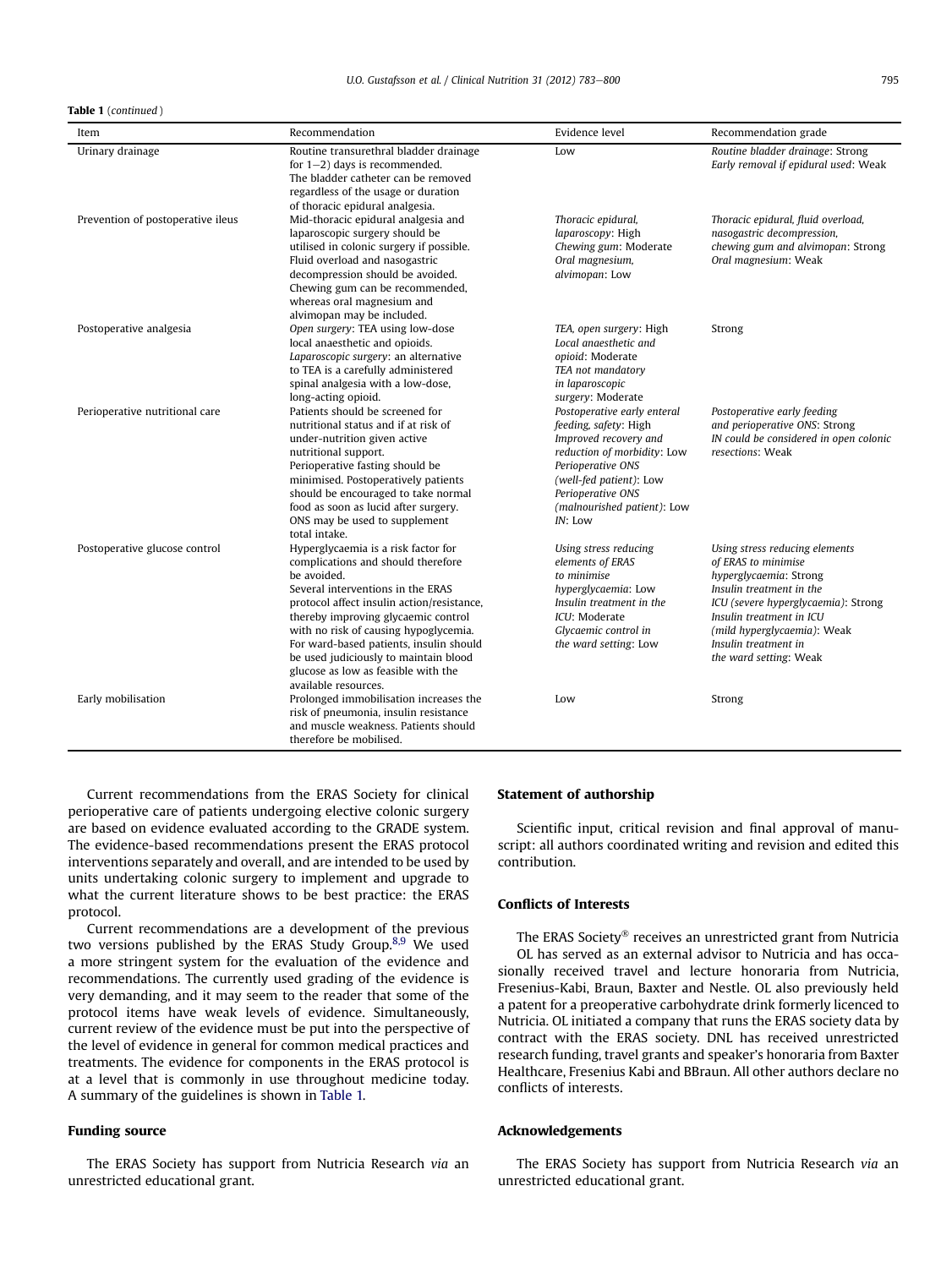#### <span id="page-13-0"></span>References

- 1. Basse L, Hjort Jakobsen D, Billesbolle P, Werner M, Kehlet H. A clinical pathway to accelerate recovery after colonic resection. Ann Surg 2000;232(1):  $51 - 7$
- 2. Basse L, Raskov HH, Hjort Jakobsen D, Sonne E, Billesbolle P, Hendel HW, et al. Accelerated postoperative recovery programme after colonic resection improves physical performance, pulmonary function and body composition. Br J Surg 2002;89(4):446-53.
- 3. Wind J, Hofland J, Preckel B, Hollmann MW, Bossuyt PM, Gouma DJ, et al. Perioperative strategy in colonic surgery; LAparoscopy and/or FAst track multimodal management versus standard care (LAFA trial). BMC Surg 2006;6:16.
- 4. Khoo CK, Vickery CJ, Forsyth N, Vinall NS, Eyre-Brook IA. A prospective randomized controlled trial of multimodal perioperative management protocol in patients undergoing elective colorectal resection for cancer. Ann Surg 2007:245(6):867-72.
- 5. Serclova Z, Dytrych P, Marvan J, Nova K, Hankeova Z, Ryska O, et al. Fast-track in open intestinal surgery: prospective randomized study (Clinical Trials Gov Identifier no. NCT00123456). Clin Nutr 2009;28(6):618-24.
- 6. Muller S, Zalunardo MP, Hubner M, Clavien PA, Demartines N. A fast-track program reduces complications and length of hospital stay after open colonic surgery. Gastroenterology 2009;136(3):842-7.
- 7. Kehlet H, Dahl JB. Anaesthesia, surgery, and challenges in postoperative recovery. Lancet 2003;362(9399):1921-8.
- 8. Fearon KC, Ljungqvist O, Von Meyenfeldt M, Revhaug A, Dejong CH, Lassen K, et al. Enhanced recovery after surgery: a consensus review of clinical care for patients undergoing colonic resection. Clin Nutr 2005;24(3):466-77.
- 9. Lassen K, Soop M, Nygren J, Cox PB, Hendry PO, Spies C, et al. Consensus review of optimal perioperative care in colorectal surgery: Enhanced Recovery After Surgery (ERAS) Group recommendations. Arch Surg 2009;144(10):961-9.
- 10. Verhagen AP, de Vet HC, de Bie RA, Kessels AG, Boers M, Bouter LM, et al. The Delphi list: a criteria list for quality assessment of randomized clinical trials for conducting systematic reviews developed by Delphi consensus. J Clin Epidemiol 1998;51(12):1235-41.
- 11. Guyatt GH, Oxman AD, Vist GE, Kunz R, Falck-Ytter Y, Alonso-Coello P, et al. GRADE: an emerging consensus on rating quality of evidence and strength of recommendations. BMJ 2008;336(7650):924-6.
- 12. Guyatt GH, Oxman AD, Kunz R, Vist GE, Falck-Ytter Y, Schunemann HJ. What "quality of evidence" and why is it important to clinicians? BMJ 2008:336(7651):995-8.
- 13. Guyatt GH, Oxman AD, Kunz R, Falck-Ytter Y, Vist GE, Liberati A, et al. Going from evidence to recommendations. BMJ 2008;336(7652):1049-51.
- 14. Egbert LD, Battit GE, Welch CE, Bartlett MK. Reduction of postoperative pain by encouragement and instruction of patients. A study of doctor-patient rapport. N Engl J Med 1964;270:825-7.
- 15. Kiecolt-Glaser JK, Page GG, Marucha PT, MacCallum RC, Glaser R. Psychological influences on surgical recovery. Perspectives from psychoneuroimmunology. Am Psychol 1998;53(11):1209-18.
- 16. Kahokehr A, Broadbent E, Wheeler BR, Sammour T, Hill AG. The effect of perioperative psychological intervention on fatigue after laparoscopic cholecystectomy: a randomized controlled trial. Surg Endosc 2012;26(6):  $1730 - 6$
- 17. Broadbent E, Kahokehr A, Booth RJ, Thomas J, Windsor JA, Buchanan CM, et al. A brief relaxation intervention reduces stress and improves surgical wound healing response: a randomised trial. Brain Behav Immun 2012; $26(2):212-7$ .
- 18. Halaszynski TM, Juda R, Silverman DG. Optimizing postoperative outcomes with efficient preoperative assessment and management. Crit Care Med 2004;32(4 Suppl): S76-86.
- 19. Forster AJ, Clark HD, Menard A, Dupuis N, Chernish R, Chandok N, et al. Effect of a nurse team coordinator on outcomes for hospitalized medicine patients. Am I Med 2005:118(10):1148-53.
- 20. Disbrow EA, Bennett HL, Owings JT. Effect of preoperative suggestion on postoperative gastrointestinal motility. West J Med  $1993;158(5);488-92$ .
- 21. Arthur HM, Daniels C, McKelvie R, Hirsh J, Rush B. Effect of a preoperative intervention on preoperative and postoperative outcomes in low-risk patients awaiting elective coronary artery bypass graft surgery. A randomized, controlled trial. Ann Intern Med 2000;133(4):253-62.
- 22. Carli F, Charlebois P, Stein B, Feldman L, Zavorsky G, Kim DJ, et al. Randomized clinical trial of prehabilitation in colorectal surgery. Br J Surg 2010;97(8): 1187-97.
- 23. Dronkers JJ, Lamberts H, Reutelingsperger JM, Naber RH, Dronkers-Landman CM, Veldman A, et al. Preoperative therapeutic programme for elderly patients scheduled for elective abdominal oncological surgery: a randomized controlled pilot study. Clin Rehabil 2010;24(7):614–22.
- 24. Hoogeboom TJ, Dronkers JJ, van den Ende CH, Oosting E, van Meeteren NL. Preoperative therapeutic exercise in frail elderly scheduled for total hip replacement: a randomized pilot trial. Clin Rehabil  $2010:24(10):901-10.$
- 25. Hulzebos EH, Helders PJ, Favie NJ, De Bie RA, Brutel de la Riviere A, Van Meeteren NL. Preoperative intensive inspiratory muscle training to prevent postoperative pulmonary complications in high-risk patients undergoing<br>CABG surgery: a randomized clinical trial. JAMA 2006;**296**(15):1851–7.
- 26. Weidenhielm L, Mattsson E, Brostrom LA, Wersall-Robertsson E. Effect of preoperative physiotherapy in unicompartmental prosthetic knee replacement. Scand J Rehabil Med 1993;25(1):33-9.
- 27. Weiner P, Zeidan F, Zamir D, Pelled B, Waizman J, Beckerman M, et al. Prophylactic inspiratory muscle training in patients undergoing coronary artery bypass graft. World J Surg  $1998;22(5):427-31$ .
- 28. Tonnesen H, Kehlet H. Preoperative alcoholism and postoperative morbidity. Br J Surg 1999;  $86(7)$ :  $869 - 74$ .
- 29. Tonnesen H, Rosenberg J, Nielsen HJ, Rasmussen V, Hauge C, Pedersen JK, et al. Effect of preoperative abstinence on poor postoperative outcome in alcohol misusers: randomised controlled trial.  $BMI$  1999: **318**(7194): 1311-6.
- 30. Sorensen LT, Karlsmark T, Gottrup F. Abstinence from smoking reduces incisional wound infection: a randomized controlled trial. Ann Surg  $2003:238(1):1-5$
- 31. Bluman LG, Mosca L, Newman N, Simon DG. Preoperative smoking habits and postoperative pulmonary complications. Chest  $1998:113(4):883-9$ .
- 32. Lindstrom D, Sadr Azodi O, Wladis A, Tonnesen H, Linder S, Nasell H, et al. Effects of a perioperative smoking cessation intervention on postoperative complications: a randomized trial. Ann Surg  $2008;248(5):739-45.$
- 33. Thomsen T, Villebro N, Moller AM. Interventions for preoperative smoking cessation. Cochrane Database Syst Rev 2010;(3). CD002294.
- 34. Holte K, Nielsen KG, Madsen JL, Kehlet H. Physiologic effects of bowel preparation. Dis Colon Rectum 2004;47(8):1397-402.
- 35. Jung B, Lannerstad O, Pahlman L, Arodell M, Unosson M, Nilsson E. Preoperative mechanical preparation of the colon: the patient's experience. BMC Surg  $2007.7.5$
- 36. Mahajna A, Krausz M, Rosin D, Shabtai M, Hershko D, Ayalon A, et al. Bowel preparation is associated with spillage of bowel contents in colorectal surgery. Dis Colon Rectum 2005;48(8):1626-31.
- 37. Guenaga KF, Matos D, Castro AA, Atallah AN, Wille-Jorgensen P. Mechanical bowel preparation for elective colorectal surgery. Cochrane Database Syst Rev 2003;(2). CD001544.
- 38. Zmora O, Lebedyev A, Hoffman A, Khaikin M, Munz Y, Shabtai M, et al. Laparoscopic colectomy without mechanical bowel preparation. Int J Colorectal Dis 2006;21(7):683-7.
- 39. Ljungqvist O, Soreide E. Preoperative fasting. Br J Surg  $2003;90(4):400-6$ .
- 40. Brady M, Kinn S, Stuart P. Preoperative fasting for adults to prevent perioperative complications. Cochrane Database Syst Rev 2003;(4). CD004423.
- 41. Eriksson LI, Sandin R. Fasting guidelines in different countries. Acta Anaesthesiol Scand 1996;40(8 Pt 2):971-4.
- 42. Practice guidelines for preoperative fasting and the use of pharmacologic agents to reduce the risk of pulmonary aspiration: application to healthy patients undergoing elective procedures: a report by the American Society of Anesthesiologist Task Force on Preoperative Fasting. Anesthesiology 1999;90(3):896-905.
- 43. Soreide E, Eriksson LI, Hirlekar G, Eriksson H, Henneberg SW, Sandin R, et al. Pre-operative fasting guidelines: an update. Acta Anaesthesiol Scand  $2005;49(8):1041-7.$
- 44. Smith I, Kranke P, Murat I, Smith A, O'Sullivan G, Soreide E, et al. Perioperative fasting in adults and children: guidelines from the European Society of Anaesthesiology. Eur J Anaesthesiol 2011;28(8):556-69.
- 45. Harter RL, Kelly WB, Kramer MG, Perez CE, Dzwonczyk RR. A comparison of the volume and pH of gastric contents of obese and lean surgical patients. Anesth Analg 1998;86(1):147-52.
- 46. Maltby JR, Pytka S, Watson NC, Cowan RA, Fick GH. Drinking 300 mL of clear fluid two hours before surgery has no effect on gastric fluid volume and pH in fasting and non-fasting obese patients. Can J Anaesth 2004;51(2):111-5.
- 47. Kong MF, Horowitz M. Diabetic gastroparesis. Diabet Med 2005;22(Suppl. 4):  $13 - 8$
- 48. Breuer JP, von Dossow V, von Heymann C, Griesbach M, von Schickfus M, Mackh E, et al. Preoperative oral carbohydrate administration to ASA III-IV patients undergoing elective cardiac surgery. Anesth Analg 2006;103(5): 1099-108.
- 49. Gustafsson UO, Nygren J, Thorell A, Soop M, Hellstrom PM, Ljungqvist O, et al. Pre-operative carbohydrate loading may be used in type 2 diabetes patients. Acta Anaesthesiol Scand 2008; $52(7)$ :946-51.
- 50. Hausel J, Nygren J, Lagerkranser M, Hellstrom PM, Hammarqvist F, Almstrom C, et al. A carbohydrate-rich drink reduces preoperative discomfort in elective surgery patients. Anesth Analg  $2001;93(5):1344-50$ .
- 51. Nygren J, Soop M, Thorell A, Efendic S, Nair KS, Ljungqvist O. Preoperative oral carbohydrate administration reduces postoperative insulin resistance. Clin Nutr 1998;17(2):65-71.
- 52. Crowe PJ, Dennison A, Royle GT. The effect of pre-operative glucose loading on postoperative nitrogen metabolism. Br J Surg 1984;71(8):635-7.
- 53. Svanfeldt M, Thorell A, Hausel J, Soop M, Rooyackers O, Nygren J, et al. Randomized clinical trial of the effect of preoperative oral carbohydrate treatment on postoperative whole-body protein and glucose kinetics. Br J Surg 2007;94(11):1342-50.
- 54. Yuill KA, Richardson RA, Davidson HI, Garden OJ, Parks RW. The administration of an oral carbohydrate-containing fluid prior to major elective uppergastrointestinal surgery preserves skeletal muscle mass postoperativelya randomised clinical trial. Clin Nutr  $2005;24(1):32-7$ .
- 55. Henriksen MG, Hessov I, Dela F, Hansen HV, Haraldsted V, Rodt SA. Effects of preoperative oral carbohydrates and peptides on postoperative endocrine response, mobilization, nutrition and muscle function in abdominal surgery. Acta Anaesthesiol Scand  $2003;47(2):191-9$ .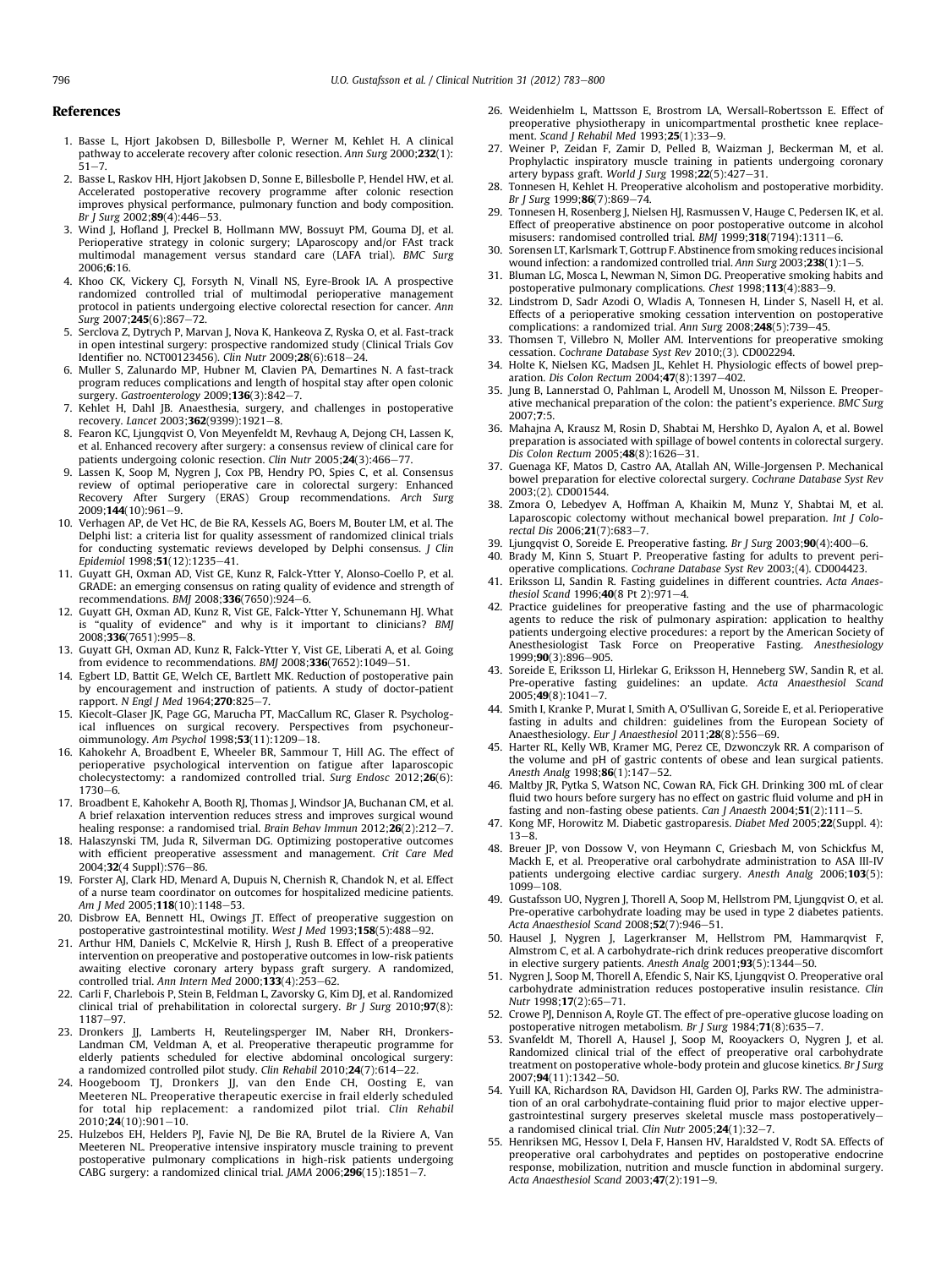- <span id="page-14-0"></span>56. Noblett SE, Watson DS, Huong H, Davison B, Hainsworth PJ, Horgan AF. Preoperative oral carbohydrate loading in colorectal surgery: a randomized controlled trial. Colorectal Dis  $2006$ : $8(7)$ :563-9.
- 57. Nygren J, Thorell A, Ljungqvist O. Preoperative oral carbohydrate nutrition: an update. Curr Opin Clin Nutr Metab Care 2001;4(4):255-9.
- 58. Noblett SE, Snowden CP, Shenton BK, Horgan AF. Randomized clinical trial assessing the effect of Doppler-optimized fluid management on outcome after elective colorectal resection. Br  $\overline{I}$  Surg 2006:93(9):1069-76.
- 59. Walker KJ, Smith AF. Premedication for anxiety in adult day surgery. Cochrane Database Syst Rev 2009;(4). CD002192.
- 60. Fleming FJ, Kim MJ, Salloum RM, Young KC, Monson JR. How much do we need to worry about venous thromboembolism after hospital discharge? A study of colorectal surgery patients using the National Surgical Quality Improvement Program database. Dis Colon Rectum  $2010:53(10):1355-60.$
- 61. Amaragiri SV, Lees TA. Elastic compression stockings for prevention of deep vein thrombosis. Cochrane Database Syst Rev 2000;(3). CD001484.
- 62. Hill J, Treasure T. Reducing the risk of venous thromboembolism (deep vein thrombosis and pulmonary embolism) in patients admitted to hospital: summary of the NICE guideline. Heart  $2010:96(11):879-82$ .
- 63. Kwon S, Meissner M, Symons R, Steele S, Thirlby R, Billingham R, et al. Perioperative pharmacologic prophylaxis for venous thromboembolism in colorectal surgery. J Am Coll Surg 2011;213(5):596-603. 603 e1.
- 64. van Dongen CJ, MacGillavry MR, Prins MH. Once versus twice daily LMWH for the initial treatment of venous thromboembolism. Cochrane Database Syst Rev 2005;(3). CD003074.
- 65. Cook TM, Counsell D, Wildsmith JA. Major complications of central neuraxial block: report on the Third National Audit Project of the Royal College of Anaesthetists. Br J Anaesth 2009;102(2):179-90.
- 66. Breivik H, Bang U, Jalonen J, Vigfusson G, Alahuhta S, Lagerkranser M. Nordic guidelines for neuraxial blocks in disturbed haemostasis from the Scandinavian Society of Anaesthesiology and Intensive Care Medicine. Acta Anaesthesiol Scand 2010;54(1):16-41.
- 67. Vandermeulen EP, Van Aken H, Vermylen J. Anticoagulants and spinalepidural anesthesia. Anesth Analg  $1994;79(6):1165-77$ .
- 68. Bergqvist D, Lindblad B, Matzsch T. Risk of combining low molecular weight heparin for thromboprophylaxis and epidural or spinal anesthesia. Semin Thromb Hemost  $1993; 19(Suppl. 1): 147-51.$
- 69. Rasmussen MS, Jorgensen LN, Wille-Jorgensen P. Prolonged thromboprophylaxis with low molecular weight heparin for abdominal or pelvic surgery. Cochrane Database Syst Rev 2009;(1). CD004318.
- 70. Verheijen PM, Stevenson AR, Stitz RW, Clark DA, Clark AJ, Lumley JW. Prolonged use of thromboprophylaxis may not be necessary in laparoscopic colorectal surgery. Int J Colorectal Dis  $2011;26(6):755-9$ .
- 71. Geerts WH, Bergqvist D, Pineo GF, Heit JA, Samama CM, Lassen MR, et al. Prevention of venous thromboembolism: American College of Chest Physicians Evidence-based Clinical Practice Guidelines (8th edition). Chest 2008;133(6 Suppl):381S-453S.
- 72. Nelson RL, Glenny AM, Song F. Antimicrobial prophylaxis for colorectal surgery. Cochrane Database Syst Rev 2009;(1). CD001181.
- 73. Steinberg JP, Braun BI, Hellinger WC, Kusek L, Bozikis MR, Bush AJ, et al. Timing of antimicrobial prophylaxis and the risk of surgical site infections: results from the Trial to Reduce Antimicrobial Prophylaxis Errors. Ann Surg  $2009;250(1):10-6$ .
- 74. Fujita S, Saito N, Yamada T, Takii Y, Kondo K, Ohue M, et al. Randomized, multicenter trial of antibiotic prophylaxis in elective colorectal surgery: single dose vs 3 doses of a second-generation cephalosporin without metronidazole and oral antibiotics. Arch Surg  $2007;142(7):657-61$ .
- 75. Guenaga KF, Matos D, Castro AA, Atallah AN, Wille-Jorgensen P. Mechanical bowel preparation for elective colorectal surgery. Cochrane Database Syst Rev 2005;(1). CD001544.
- 76. Darouiche RO, Wall Jr MJ, Itani KM, Otterson MF, Webb AL, Carrick MM, et al. Chlorhexidine-Alcohol versus povidone-iodine for surgical-site antisepsis. N Engl J Med 2010; 362(1):  $18-\overline{26}$ .
- 77. Rocos B, Donaldson LJ. Alcohol skin preparation causes surgical fires. Ann R Coll Surg Engl 2012;94(2):87-9.
- 78. Tanner J, Norrie P, Melen K. Preoperative hair removal to reduce surgical site infection. Cochrane Database Syst Rev 2011;(11). CD004122.
- 79. Punjasawadwong Y, Boonjeungmonkol N, Phongchiewboon A. Bispectral index for improving anaesthetic delivery and postoperative recovery. Cochrane Database Syst Rev 2007;(4). CD003843.
- 80. Levy BF, Scott MJ, Fawcett WJ, Day A, Rockall TA. Optimizing patient outcomes in laparoscopic surgery. Colorectal Dis 2011;13(Suppl. 7):8-11.
- 81. Block BM, Liu SS, Rowlingson AJ, Cowan AR, Cowan Jr JA, Wu CL. Efficacy of postoperative epidural analgesia: a meta-analysis. JAMA 2003;290(18):  $2455 - 63.$
- 82. Werawatganon T, Charuluxanun S. Patient controlled intravenous opioid analgesia versus continuous epidural analgesia for pain after intra-abdominal surgery. Cochrane Database Syst Rev 2005;(1). CD004088.
- 83. Jorgensen H, Wetterslev J, Moiniche S, Dahl JB. Epidural local anaesthetics versus opioid-based analgesic regimens on postoperative gastrointestinal paralysis, PONV and pain after abdominal surgery. Cochrane Database Syst Rev 2000;(4). CD001893.
- 84. Popping DM, Elia N, Marret E, Remy C, Tramer MR. Protective effects of epidural analgesia on pulmonary complications after abdominal and

thoracic surgery: a meta-analysis. Arch Surg  $2008;143(10):990-9$ . discussion 1000.

- 85. Uchida I, Asoh T, Shirasaka C, Tsuji H. Effect of epidural analgesia on postoperative insulin resistance as evaluated by insulin clamp technique. Br  $\hat{I}$  Surg  $1988:75(6):557-62.$
- 86. Blixt C, Ahlstedt C, Ljungqvist O, Isaksson B, Kalman S, Rooyackers O. The effect of perioperative glucose control on postoperative insulin resistance. Clin Nutr 2012:31(5):676-81.
- 87. Jackson RS, Amdur RL, White JC, Macsata RA. Hyperglycemia is associated with increased risk of morbidity and mortality after colectomy for cancer. I Am Coll Surg 2012:214(1):68-80.
- 88. Lipshutz AK, Gropper MA. Perioperative glycemic control: an evidence-based review. Anesthesiology  $2009:110(2):408-21$ .
- 89. Abbas SM, Hill AG. Systematic review of the literature for the use of oesophageal Doppler monitor for fluid replacement in major abdominal surgery. Anaesthesia  $2008:63(1):44-51$ .
- 90. Lobo DN. Fluid overload and surgical outcome: another piece in the jigsaw. Ann Surg 2009; 249(2): 186-8.
- 91. Gould TH, Grace K, Thorne G, Thomas M. Effect of thoracic epidural anaesthesia on colonic blood flow. Br J Anaesth  $2002;89(3):446-51$
- 92. Levy BF, Scott MJ, Fawcett W, Fry C, Rockall TA. Randomized clinical trial of epidural, spinal or patient-controlled analgesia for patients undergoing laparoscopic colorectal surgery. Br J Surg  $2011$ ; 98(8): 1068-78.
- 93. Levy BF, Scott MJ, Fawcett WJ, Rockall TA. 23-hour-stay laparoscopic colectomy. Dis Colon Rectum 2009;52(7):1239-43.
- 94. Chatterjee S, Rudra A, Sengupta S. Current concepts in the management of postoperative nausea and vomiting. Anesthesiol Res Pract 2011;2011:748031.
- 95. Gan TJ, Meyer TA, Apfel CC, Chung F, Davis PJ, Habib AS, et al. Society for Ambulatory Anesthesia guidelines for the management of postoperative nausea and vomiting. Anesth Analg 2007;105(6):1615-28. table of contents.
- 96. Apfel CC, Kranke P, Eberhart LH, Roos A, Roewer N. Comparison of predictive models for postoperative nausea and vomiting. Br J Anaesth  $2002:88(2):234-40.$
- 97. Kranke P, Eberhart LH. Possibilities and limitations in the pharmacological management of postoperative nausea and vomiting. Eur J Anaesthesiol 2011;28(11):758-65.
- 98. Chandrakantan A, Glass PS. Multimodal therapies for postoperative nausea and vomiting, and pain. Br J Anaesth 2011;107(Suppl. 1): $i27-40$ .
- 99. Greif R, Laciny S, Rapf B, Hickle RS, Sessler DI. Supplemental oxygen reduces the incidence of postoperative nausea and vomiting. Anesthesiology 1999;91(5):1246-52.
- 100. Orhan-Sungur M, Kranke P, Sessler D, Apfel CC. Does supplemental oxygen reduce postoperative nausea and vomiting? A meta-analysis of randomized controlled trials. Anesth Analg  $2008;106(6):1733-8$ .
- 101. Charlton S, Cyna AM, Middleton P, Griffiths JD. Perioperative transversus abdominis plane (TAP) blocks for analgesia after abdominal surgery. Cochrane Database Syst Rev 2010;(12). CD007705.
- 102. Carlisle JB, Stevenson CA. Drugs for preventing postoperative nausea and vomiting. Cochrane Database Syst Rev 2006;(3). CD004125.
- 103. Karanicolas PJ, Smith SE, Kanbur B, Davies E, Guyatt GH. The impact of prophylactic dexamethasone on nausea and vomiting after laparoscopic cholecystectomy: a systematic review and meta-analysis. Ann Surg 2008;248(5):751-62.
- 104. Habib AS, El-Moalem HE, Gan TJ. The efficacy of the 5-HT3 receptor antagonists combined with droperidol for PONV prophylaxis is similar to their combination with dexamethasone. A meta-analysis of randomized controlled trials. Can J Anaesth 2004;51(4):311-9.
- 105. Gan TJ, Apfel CC, Kovac A, Philip BK, Singla N, Minkowitz H, et al. A randomized, double-blind comparison of the NK1 antagonist, aprepitant, versus ondansetron for the prevention of postoperative nausea and vomiting. Anesth Analg 2007;104(5):1082-9. tables of contents.
- 106. Abraham NS, Young JM, Solomon MJ. Meta-analysis of short-term outcomes after laparoscopic resection for colorectal cancer. Br J Surg  $2004;91(9):1111-\hat{2}4.$
- 107. Schwenk W, Kehlet H. Meta-analysis of short-term outcomes after laparoscopic resection for colorectal cancer (Br J Surg 2004; 91: 1111-1124). Br J Surg 2004;91(12):1653-4.
- 108. Abraham NS, Byrne CM, Young JM, Solomon MJ. Meta-analysis of nonrandomized comparative studies of the short-term outcomes of laparoscopic resection for colorectal cancer. ANZ J Surg 2007;77(7):508-16.
- 109. Tjandra JJ, Chan MK. Systematic review on the short-term outcome of laparoscopic resection for colon and rectosigmoid cancer. Colorectal Dis  $2006; 8(5)$ :  $375 - 88.$
- 110. Kennedy GD, Heise C, Rajamanickam V, Harms B, Foley EF. Laparoscopy decreases postoperative complication rates after abdominal colectomy: results from the national surgical quality improvement program. Ann Surg 2009;249(4):596-601.
- 111. Vlug MS, Wind J, Hollmann MW, Ubbink DT, Cense HA, Engel AF, et al. Laparoscopy in combination with fast track multimodal management is the best perioperative strategy in patients undergoing colonic surgery: a randomized clinical trial (LAFA-study). Ann Surg  $2011;254(6):868-75.$
- 112. Lacy AM, Garcia-Valdecasas JC, Delgado S, Castells A, Taura P, Pique JM, et al. Laparoscopy-assisted colectomy versus open colectomy for treatment of non-metastatic colon cancer: a randomised trial. Lancet 2002;359(9325):  $2224 - 9.$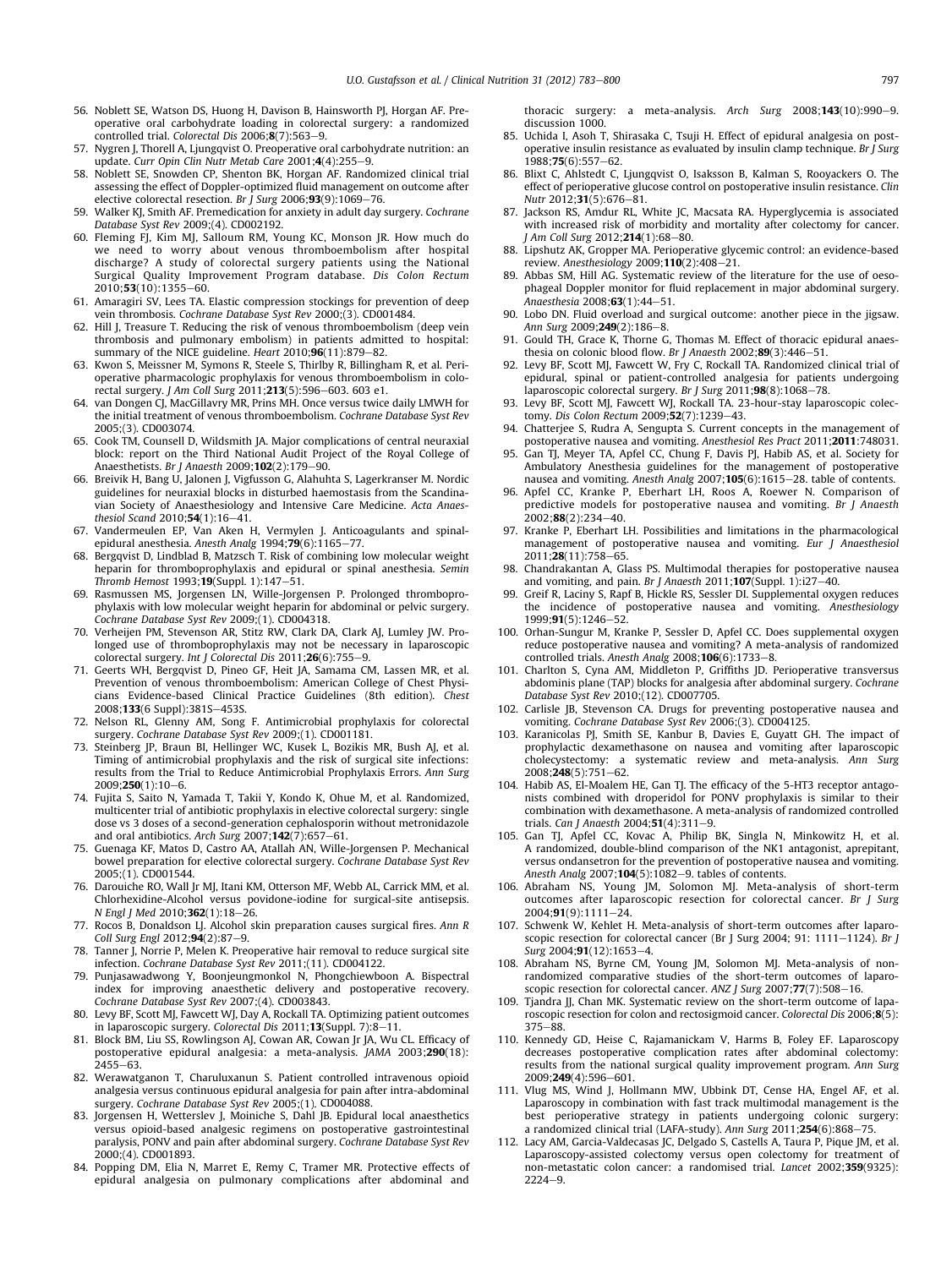- <span id="page-15-0"></span>113. A comparison of laparoscopically assisted and open colectomy for colon cancer. N Engl J Med 2004;350(20):2050-9.
- 114. Leung KL, Kwok SP, Lam SC, Lee JF, Yiu RY, Ng SS, et al. Laparoscopic resection of rectosigmoid carcinoma: prospective randomised trial. Lancet 2004;363(9416):1187-92.
- 115. Guillou PJ, Quirke P, Thorpe H, Walker J, Jayne DG, Smith AM, et al. Short-term endpoints of conventional versus laparoscopic-assisted surgery in patients with colorectal cancer (MRC CLASICC trial): multicentre, randomised controlled trial. Lancet  $2005:365(9472):1718-26$ .
- 116. Veldkamp R, Kuhry E, Hop WC, Jeekel J, Kazemier G, Bonjer HJ, et al. Laparoscopic surgery versus open surgery for colon cancer: short-term outcomes of a randomised trial. Lancet Oncol  $2005; 6(7): 477-84$ .
- 117. Basse L, Jakobsen DH, Bardram L, Billesbolle P, Lund C, Mogensen T, et al. Functional recovery after open versus laparoscopic colonic resection: a randomized, blinded study. Ann Surg 2005; $241(3):416-23$ .
- 118. King PM, Blazeby JM, Ewings P, Franks PJ, Longman RJ, Kendrick AH, et al. Randomized clinical trial comparing laparoscopic and open surgery for colorectal cancer within an enhanced recovery programme. Br J Surg  $2006:93(3):300-8$
- 119. Buchanan GN, Malik A, Parvaiz A, Sheffield JP, Kennedy RH. Laparoscopic resection for colorectal cancer. Br J Surg  $2008;95(7):893-902$ .
- 120. Leong QM, Kim SH. Robot-assisted rectal surgery for malignancy: a review of current literature. Ann Acad Med Singap 2011;40(10):460-6.
- 121. Chen WT, Chang SC, Chiang HC, Lo WY, Jeng LB, Wu C, et al. Single-incision laparoscopic versus conventional laparoscopic right hemicolectomy: a comparison of short-term surgical results. Surg Endosc 2011;25(6): 1887-92
- 122. Moloo H, Haggar F, Coyle D, Hutton B, Duhaime S, Mamazza J, et al. Hand assisted laparoscopic surgery versus conventional laparoscopy for colorectal surgery. Cochrane Database Syst Rev 2010;(10). CD006585.
- 123. O'Dwyer PJ, McGregor JR, McDermott EW, Murphy JJ, O'Higgins NJ. Patient recovery following cholecystectomy through a 6 cm or 15 cm transverse subcostal incision: a prospective randomized clinical trial. Postgrad Med J 1992;68(804):817-9.
- 124. Laurent C, Leblanc F, Bretagnol F, Capdepont M, Rullier E. Long-term wound advantages of the laparoscopic approach in rectal cancer. Br J Surg 2008;95(7):903-8.
- 125. Cheatham ML, Chapman WC, Key SP, Sawyers JL. A meta-analysis of selective versus routine nasogastric decompression after elective laparotomy. Ann Surg 1995;221(5):469-76. discussion 476-8.
- 126. Nelson R, Tse B, Edwards S. Systematic review of prophylactic nasogastric decompression after abdominal operations. Br J Surg  $2005;92(6):673-80$ .
- 127. Rao W, Zhang X, Zhang J, Yan R, Hu Z, Wang Q. The role of nasogastric tube in decompression after elective colon and rectum surgery: a meta-analysis. Int J Colorectal Dis  $2011;26(4):423-9$ .
- 128. Kurz A, Sessler DI, Lenhardt R. Perioperative normothermia to reduce the incidence of surgical-wound infection and shorten hospitalization. Study of Wound Infection and Temperature Group. N Engl J Med 1996;334(19):1209-15.
- 129. Scott EM, Buckland R. A systematic review of intraoperative warming to prevent postoperative complications. AORN  $J$  2006;83(5):1090-104. 1107-1113.
- 130. Frank SM, Fleisher LA, Breslow MJ, Higgins MS, Olson KF, Kelly S, et al. Perioperative maintenance of normothermia reduces the incidence of morbid cardiac events. A randomized clinical trial. JAMA 1997;277(14):1127-34.
- 131. Schmied H, Kurz A, Sessler DI, Kozek S, Reiter A. Mild hypothermia increases blood loss and transfusion requirements during total hip arthroplasty. Lancet 1996;347(8997):289-92.
- 132. Camus Y, Delva E, Cohen S, Lienhart A. The effects of warming intravenous fluids on intraoperative hypothermia and postoperative shivering during prolonged abdominal surgery. Acta Anaesthesiol Scand 1996;40(7):  $779 - 82.$
- 133. De Witte JL, Demeyer C, Vandemaele E. Resistive-heating or forced-air warming for the prevention of redistribution hypothermia. Anesth Analg 2010;110(3):829-33.
- 134. Andrzejowski J, Hoyle J, Eapen G, Turnbull D. Effect of prewarming on postinduction core temperature and the incidence of inadvertent perioperative hypothermia in patients undergoing general anaesthesia. Br J Anaesth 2008;101(5):627-31.
- 135. Galvao CM, Marck PB, Sawada NO, Clark AM. A systematic review of the effectiveness of cutaneous warming systems to prevent hypothermia. J Clin Nurs 2009;18(5):627-36.
- 136. Wong PF, Kumar S, Bohra A, Whetter D, Leaper DJ. Randomized clinical trial of perioperative systemic warming in major elective abdominal surgery. Br J  $Surg$  2007;94(4):421-6.
- 137. Birch DW, Manouchehri N, Shi X, Hadi G, Karmali S. Heated CO(2) with or without humidification for minimally invasive abdominal surgery. Cochrane Database Syst Rev 2011;(1). CD007821.
- 138. Varadhan KK, Lobo DN. A meta-analysis of randomised controlled trials of intravenous fluid therapy in major elective open abdominal surgery: getting the balance right. Proc Nutr Soc  $2010;69(4):488-98$ .
- 139. Levy BF, Fawcett WJ, Scott MJ, Rockall TA. Intra-operative oxygen delivery in infusion volume optimized patients undergoing laparoscopic colorectal surgery within an enhanced recovery programme: the effect of different analgesic modalities. Colorectal Dis  $2012;14(7):887-92$ .
- 140. Bundgaard-Nielsen M, Secher NH, Kehlet H. 'Liberal' vs. 'restrictive' perioperative fluid therapy-a critical assessment of the evidence. Acta Anaesthesiol Scand 2009;53(7):843-51.
- 141. Giglio MT, Marucci M, Testini M, Brienza N. Goal-directed haemodynamic therapy and gastrointestinal complications in major surgery: a meta-analysis of randomized controlled trials. Br J Anaesth  $2009;103(5):637-46$ .
- 142. Senagore AJ, Emery T, Luchtefeld M, Kim D, Dujovny N, Hoedema R. Fluid management for laparoscopic colectomy: a prospective, randomized assessment of goal-directed administration of balanced salt solution or hetastarch coupled with an enhanced recovery program. Dis Colon Rectum 2009;52(12):  $1935 - 40.$
- 143. Marik PE, Cavallazzi R, Vasu T, Hirani A. Dynamic changes in arterial waveform derived variables and fluid responsiveness in mechanically ventilated patients: a systematic review of the literature. Crit Care Med  $2009:37(9):2642-7$
- 144. Futier E, Constantin JM, Petit A, Chanques G, Kwiatkowski F, Flamein R, et al. Conservative vs restrictive individualized goal-directed fluid replacement strategy in major abdominal surgery: a prospective randomized trial. Arch Surg 2010:145(12):1193-200.
- 145. Pearse R, Dawson D, Fawcett J, Rhodes A, Grounds RM, Bennett ED. Changes in central venous saturation after major surgery, and association with outcome.  $Crit Care 2005:9(6):R694-9.$
- 146. Holte K, Foss NB, Svensen C, Lund C, Madsen JL, Kehlet H. Epidural anesthesia, hypotension, and changes in intravascular volume. Anesthesiology  $2004;100(2):281-6$
- 147. Soni N. British consensus guidelines on intravenous fluid therapy for adult surgical patients (GIFTASUP): Cassandra's view. Anaesthesia 2009;64(3):  $235 - 8$
- 148. Petrowsky H, Demartines N, Rousson V, Clavien PA. Evidence-based value of prophylactic drainage in gastrointestinal surgery: a systematic review and meta-analyses. Ann Surg 2004;240(6):1074-84. discussion 1084-5.
- 149. Karliczek A, Jesus EC, Matos D, Castro AA, Atallah AN, Wiggers T. Drainage or nondrainage in elective colorectal anastomosis: a systematic review and meta-analysis. Colorectal Dis 2006;8(4):259-65.
- 150. Urbach DR, Kennedy ED, Cohen MM. Colon and rectal anastomoses do not require routine drainage: a systematic review and meta-analysis. Ann Surg 1999;229(2):174-80.
- 151. Alpert RA, Roizen MF, Hamilton WK, Stoney RJ, Ehrenfeld WK, Poler SM, et al. Intraoperative urinary output does not predict postoperative renal function in patients undergoing abdominal aortic revascularization. Surgery 1984;95(6):  $707 - 11.$
- 152. Kheterpal S, Tremper KK, Englesbe MJ, O'Reilly M, Shanks AM, Fetterman DM, et al. Predictors of postoperative acute renal failure after noncardiac surgery in patients with previously normal renal function. Anesthesiology 2007;107(6):892-902.
- 153. Zaouter C, Kaneva P, Carli F. Less urinary tract infection by earlier removal of bladder catheter in surgical patients receiving thoracic epidural analgesia. Reg Anesth Pain Med 2009;34(6):542-8.
- 154. Basse L, Werner M, Kehlet H. Is urinary drainage necessary during continuous epidural analgesia after colonic resection? Reg Anesth Pain Med 2000;25(5):  $498 - 501$
- 155. McPhail MJ, Abu-Hilal M, Johnson CD. A meta-analysis comparing suprapubic and transurethral catheterization for bladder drainage after abdominal surgery. Br J Surg 2006;93(9):1038-44.
- 156. Miedema BW, Johnson JO. Methods for decreasing postoperative gut dysmotility. Lancet Oncol 2003;4(6):365-72.
- 157. Marret E, Remy C, Bonnet F. Meta-analysis of epidural analgesia versus parenteral opioid analgesia after colorectal surgery. Br J Surg  $2007$ ;  $94(6)$ : 665-73.
- 158. Nisanevich V, Felsenstein I, Almogy G, Weissman C, Einav S, Matot I. Effect of intraoperative fluid management on outcome after intraabdominal surgery. Anesthesiology 2005;103(1):25-32.
- 159. Lobo DN, Bostock KA, Neal KR, Perkins AC, Rowlands BJ, Allison SP. Effect of salt and water balance on recovery of gastrointestinal function after elective colonic resection: a randomised controlled trial. Lancet 2002;359(9320):  $1812 - 8.$
- 160. Hansen CT, Sorensen M, Moller C, Ottesen B, Kehlet H. Effect of laxatives on gastrointestinal functional recovery in fast-track hysterectomy: a doubleblind, placebo-controlled randomized study. Am J Obstet Gynecol  $2007;196(4):311.e1-7.$
- 161. Basse L, Madsen JL, Kehlet H. Normal gastrointestinal transit after colonic resection using epidural analgesia, enforced oral nutrition and laxative. Br J Surg 2001;88(11):1498-500.
- 162. Hendry PO, van Dam RM, Bukkems SF, McKeown DW, Parks RW, Preston T, et al. Randomized clinical trial of laxatives and oral nutritional supplements within an enhanced recovery after surgery protocol following liver resection. Br J Surg 2010;97(8):1198-206.
- 163. Andersen J, Christensen H, Pachler JH, Hallin M, Thaysen HV, Kehlet H. Effect of the laxative magnesium oxide on gastrointestinal functional recovery in fast-track colonic resection: a double-blind, placebo-controlled randomized study. Colorectal Dis  $2012; 14(6): 776-82$ .
- 164. Zingg U, Miskovic D, Pasternak I, Meyer P, Hamel CT, Metzger U. Effect of bisacodyl on postoperative bowel motility in elective colorectal surgery: a prospective, randomized trial. Int J Colorectal Dis  $2008;23(12):1175-83$ .
- 165. Delaney CP, Wolff BG, Viscusi ER, Senagore AJ, Fort JG, Du W, et al. Alvimopan, for postoperative ileus following bowel resection: a pooled analysis of phase III studies. Ann Surg 2007;245(3):355-63.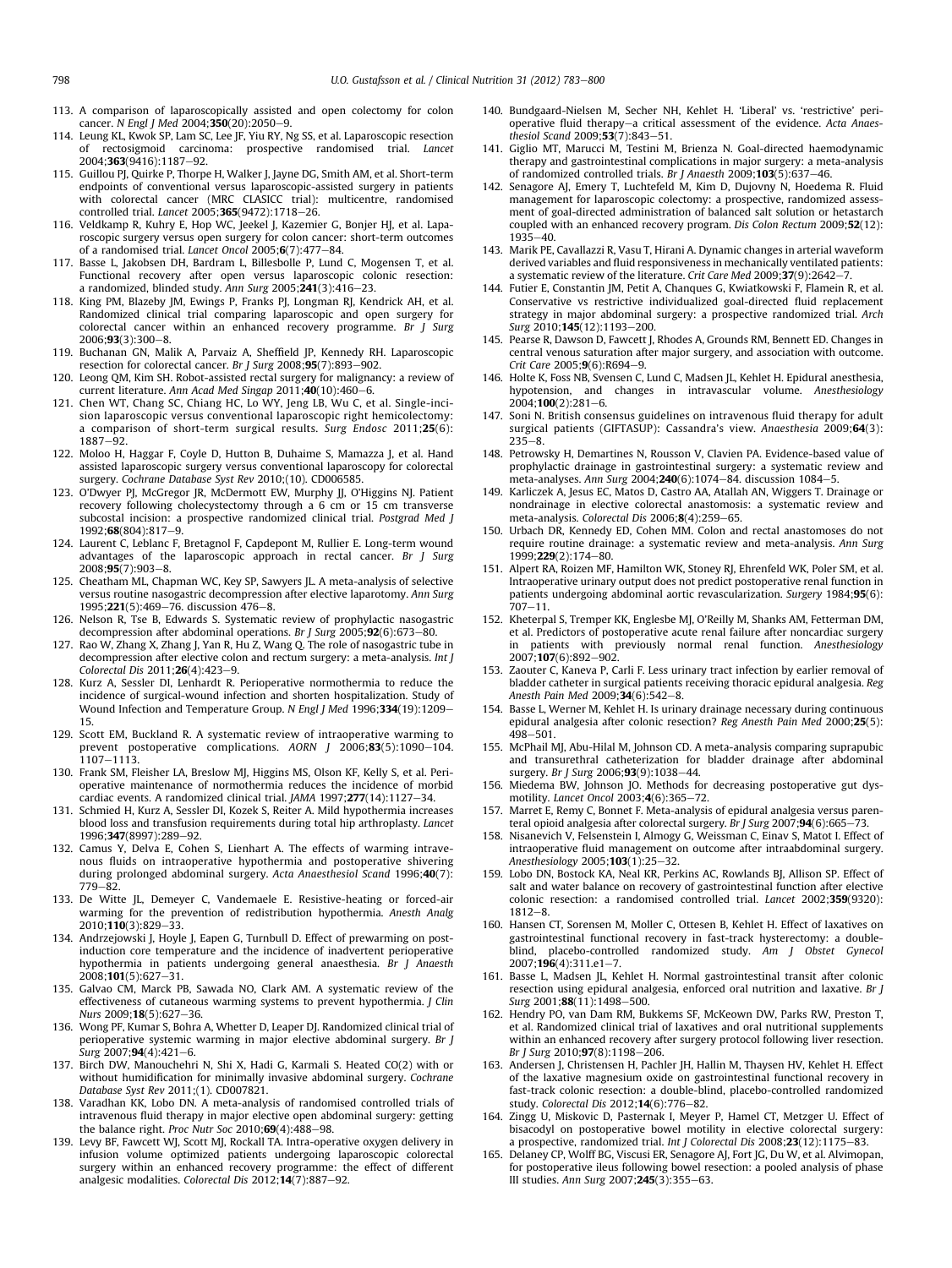- <span id="page-16-0"></span>166. Chan MK, Law WL. Use of chewing gum in reducing postoperative ileus after elective colorectal resection: a systematic review. Dis Colon Rectum 2007:50(12):2149-57.
- 167. Veenhof AA, Vlug MS, van der Pas MH, Sietses C, van der Peet DL, de Lange-de Klerk ES, et al. Surgical stress response and postoperative immune function after laparoscopy or open surgery with fast track or standard perioperative care: a randomized trial. Ann Surg  $2012;255(2):216-21$ .
- 168. Neudecker J, Schwenk W, Junghans T, Pietsch S, Bohm B, Muller JM. Randomized controlled trial to examine the influence of thoracic epidural analgesia on postoperative ileus after laparoscopic sigmoid resection. Br J Surg  $1999:86(10):1292-5.$
- 169. Taqi A, Hong X, Mistraletti G, Stein B, Charlebois P, Carli F. Thoracic epidural analgesia facilitates the restoration of bowel function and dietary intake in patients undergoing laparoscopic colon resection using a traditional, nonaccelerated, perioperative care program. Surg Endosc 2007;21(2):  $247 - 52.$
- 170. Senagore AJ, Delaney CP, Mekhail N, Dugan A, Fazio VW. Randomized clinical trial comparing epidural anaesthesia and patient-controlled analgesia after
- laparoscopic segmental colectomy. Br J Surg 2003;90(10):1195–9.<br>171. Virlos I, Clements D, Beynon J, Ratnalikar V, Khot U. Short-term outcomes with intrathecal versus epidural analgesia in laparoscopic colorectal surgery. Br J Surg 2010;  $97(9)$ : 1401-6.
- 172. Zafar N, Davies R, Greenslade GL, Dixon AR. The evolution of analgesia in an 'accelerated' recovery programme for resectional laparoscopic colorectal surgery with anastomosis. Colorectal Dis  $2010; 12(2): 119-24$ .
- 173. Klein M, Andersen LP, Harvald T, Rosenberg J, Gogenur I. Increased risk of anastomotic leakage with diclofenac treatment after laparoscopic colorectal surgery. Dig Surg 2009;26(1):27-30.
- 174. Klein M, Gogenur I, Rosenberg J. [Risk of anastomotic leakage in postoperative treatment with non-steroidal anti-inflammatory drugs]. Ugeskr Laeger 2010;172(22):1660-2.
- 175. Holte K, Andersen J, Jakobsen DH, Kehlet H. Cyclo-oxygenase 2 inhibitors and the risk of anastomotic leakage after fast-track colonic surgery. Br J Surg  $2009;96(6):650-4.$
- 176. Gorissen KJ, Benning D, Berghmans T, Snoeijs MG, Sosef MN, Hulsewe KW, et al. Risk of anastomotic leakage with non-steroidal anti-inflammatory drugs in colorectal surgery. Br J Surg  $2012;99(5):721-7$ .
- 177. Hendry PO, Hausel J, Nygren J, Lassen K, Dejong CH, Ljungqvist O, et al. Determinants of outcome after colorectal resection within an enhanced recovery programme. Br J Surg  $2009;96(2):197-205$ .
- 178. Smedley F, Bowling T, James M, Stokes E, Goodger C, O'Connor O, et al. Randomized clinical trial of the effects of preoperative and postoperative oral nutritional supplements on clinical course and cost of care. Br J Surg 2004;91(8):983-90.
- 179. Fearon KC, Luff R. The nutritional management of surgical patients: enhanced recovery after surgery. Proc Nutr Soc  $2003;62(4):807-11$ .
- 180. Henriksen MG, Hansen HV, Hessov I. Early oral nutrition after elective colorectal surgery: influence of balanced analgesia and enforced mobilization. Nutrition 2002;18(3):263-7.
- 181. Soop M, Carlson GL, Hopkinson J, Clarke S, Thorell A, Nygren J, et al. Randomized clinical trial of the effects of immediate enteral nutrition on metabolic responses to major colorectal surgery in an enhanced recovery protocol. Br J Surg 2004;  $91(9)$ : 1138-45.
- 182. Beattie AH, Prach AT, Baxter JP, Pennington CR. A randomised controlled trial evaluating the use of enteral nutritional supplements postoperatively in malnourished surgical patients. Gut  $2000;46(6):813-8$ .
- 183. Waitzberg DL, Saito H, Plank LD, Jamieson GG, Jagannath P, Hwang TL, et al. Postsurgical infections are reduced with specialized nutrition support. World J Surg 2006;30(8):1592-604.
- 184. Geerling BJ, Badart-Smook A, Stockbrugger RW, Brummer RJ. Comprehensive nutritional status in patients with long-standing Crohn disease currently in remission. Am J Clin Nutr 1998;67(5):919-26.
- 185. Payette H, Gray-Donald K. Dietary intake and biochemical indices of nutritional status in an elderly population, with estimates of the precision of the 7 d food record. Am J Clin Nutr 1991;54(3):478-88.
- 186. Kehlet H. Multimodal approach to control postoperative pathophysiology and rehabilitation. Br J Anaesth  $1997;78(5):606-17$ .
- 187. Gianotti L, Braga M, Nespoli L, Radaelli G, Beneduce A, Di Carlo V. A randomized controlled trial of preoperative oral supplementation with a specialized diet in patients with gastrointestinal cancer. Gastroenterology 2002;122(7):1763-70.
- 188. Gustafsson UO, Thorell A, Soop M, Ljungqvist O, Nygren J. Haemoglobin A1c as a predictor of postoperative hyperglycaemia and complications after major colorectal surgery. Br J Surg  $2009;96(11):1358-64$ .
- 189. Nygren J, Soop M, Thorell A, Hausel J, Ljungqvist O. An enhanced-recovery protocol improves outcome after colorectal resection already during the first year: a single-center experience in 168 consecutive patients. Dis Colon Rectum 2009;52(5):978-85.
- 190. Hannemann P, Lassen K, Hausel J, Nimmo S, Ljungqvist O, Nygren J, et al. Patterns in current anaesthesiological peri-operative practice for colonic resections: a survey in five northern-European countries. Acta Anaesthesiol Scand 2006;50(9):1152-60.
- 191. Lewis SJ, Egger M, Sylvester PA, Thomas S. Early enteral feeding versus "nil by mouth" after gastrointestinal surgery: systematic review and meta-analysis of controlled trials. BMJ 2001;323(7316):773-6.
- 192. Han-Geurts IJ, Hop WC, Kok NF, Lim A, Brouwer KJ, Jeekel J. Randomized clinical trial of the impact of early enteral feeding on postoperative ileus and recovery. Br J Surg  $2007;94(5):555-61$ .
- 193. Marimuthu K, Varadhan KK, Ljungqvist O, Lobo DN. A meta-analysis of the effect of combinations of immune modulating nutrients on outcome in patients undergoing major open gastrointestinal surgery. Ann Surg  $2012;255(6):1060-8.$
- 194. Drover JW, Dhaliwal R, Weitzel L, Wischmeyer PE, Ochoa JB, Heyland DK. Perioperative use of arginine-supplemented diets: a systematic review of the evidence. *J Am Coll Surg* 2011:212(3):385-99. 399 e1.
- 195. Sato H, Carvalho G, Sato T, Lattermann R, Matsukawa T, Schricker T. The association of preoperative glycemic control, intraoperative insulin sensitivity, and outcomes after cardiac surgery. J Clin Endocrinol Metab 2010;95(9):4338-44.
- 196. Ljungqvist O. Insulin resistance and outcomes in surgery. J Clin Endocrinol  $Metab$  2010:95(9):4217-9.
- 197. Ljungqvist O. Jonathan E. Rhoads lecture 2011: insulin resistance and enhanced recovery after surgery. JPEN J Parenter Enteral Nutr 2012;36(4):389-98.
- 198. van den Berghe G, Wouters P, Weekers F, Verwaest C, Bruyninckx F, Schetz M, et al. Intensive insulin therapy in the critically ill patients. N Engl J Med  $2001:345(19):1359-67.$
- 199. Finfer S, Chittock DR, Su SY, Blair D, Foster D, Dhingra V, et al. Intensive versus conventional glucose control in critically ill patients. N Engl J Med  $2009:360(13):1283-97.$
- 200. Furnary AP, Zerr KJ, Grunkemeier GL, Starr A. Continuous intravenous insulin infusion reduces the incidence of deep sternal wound infection in diabetic patients after cardiac surgical procedures. Ann Thorac Surg  $1999;67(2):352-$ 60. discussion  $360-2$ .
- 201. Krinsley JS. Effect of an intensive glucose management protocol on the mortality of critically ill adult patients. Mayo Clin Proc 2004;79(8):  $992 - 1000$
- 202. Van den Berghe G, Schetz M, Vlasselaers D, Hermans G, Wilmer A, Bouillon R, et al. Clinical review: intensive insulin therapy in critically ill patients: NICE-SUGAR or Leuven blood glucose target? J Clin Endocrinol Metab 2009;94(9):  $3163 - 70$
- 203. Henriksen MG, Jensen MB, Hansen HV, Jespersen TW, Hessov I. Enforced mobilization, early oral feeding, and balanced analgesia improve convalescence after colorectal surgery. Nutrition 2002;18(2):147-52.
- 204. Houborg KB, Jensen MB, Hessov I, Laurberg S. Little effect of physical training on body composition and nutritional intake following colorectal surgery-a randomised placebo-controlled trial. Eur J Clin Nutr 2005;59(8):  $969 - 77$
- 205. Jensen MB, Houborg KB, Norager CB, Henriksen MG, Laurberg S. Postoperative changes in fatigue, physical function and body composition: an analysis of the amalgamated data from five randomized trials on patients undergoing colorectal surgery. Colorectal Dis 2011;13(5):588-93.
- 206. Convertino VA. Cardiovascular consequences of bed rest: effect on maximal oxygen uptake. Med Sci Sports Exerc  $1997;29(2):191-6$ .
- 207. Smart NJ, White P, Allison AS, Ockrim JB, Kennedy RH, Francis NK. Deviation and failure of Enhanced Recovery After Surgery (ERAS) following laparoscopic colorectal surgery: early prediction model. Colorectal Dis 2012;14(10):e727-34.
- 208. Jamtvedt G, Young JM, Kristoffersen DT, O'Brien MA, Oxman AD. Audit and feedback: effects on professional practice and health care outcomes. Cochrane Database Syst Rev 2006;(2). CD000259.
- 209. Gustafsson UO, Hausel J, Thorell A, Ljungqvist O, Soop M, Nygren J. Adherence to the enhanced recovery after surgery protocol and outcomes after colorectal cancer surgery. Arch Surg  $2011;146(5):571-7$ .
- 210. Wind J, Polle SW, Fung Kon Jin PH, Dejong CH, von Meyenfeldt MF, Ubbink DT, et al. Systematic review of enhanced recovery programmes in colonic surgery. Br J Surg 2006;93(7):800-9.
- 211. Eskicioglu C, Forbes SS, Aarts MA, Okrainec A, McLeod RS. Enhanced recovery after surgery (ERAS) programs for patients having colorectal surgery: a meta-analysis of randomized trials. J Gastrointest Surg  $2009;13(12):2321-9.$
- 212. Walter CJ, Collin J, Dumville JC, Drew PJ, Monson JR. Enhanced recovery in colorectal resections: a systematic review and meta-analysis. Colorectal Dis 2009;11(4):344-53.
- 213. Varadhan KK, Neal KR, Dejong CH, Fearon KC, Ljungqvist O, Lobo DN. The enhanced recovery after surgery (ERAS) pathway for patients undergoing major elective open colorectal surgery: a meta-analysis of randomized controlled trials. Clin Nutr  $2010;29(4):434-40$ .
- 214. Khan S, Wilson T, Ahmed J, Owais A, MacFie J. Quality of life and patient satisfaction with enhanced recovery protocols. Colorectal Dis 2010;12(12): 1175-82.
- 215. Vlug MS, Bartels SA, Wind J, Ubbink DT, Hollmann MW, Bemelman WA. Which fast track elements predict early recovery after colon cancer surgery? Colorectal Dis  $2012; 14(8): 1001-8.$
- 216. Maessen J, Dejong CH, Hausel J, Nygren J, Lassen K, Andersen J, et al. A protocol is not enough to implement an enhanced recovery programme for colorectal resection. Br J Surg  $2007$ ; 94(2): 224-31.
- 217. Kehlet H, Wilmore DW. Multimodal strategies to improve surgical outcome. Am I Surg 2002:183(6):630-41.
- 218. Basse L, Thorbol JE, Lossl K, Kehlet H. Colonic surgery with accelerated rehabilitation or conventional care. Dis Colon Rectum 2004;47(3):271-7. discussion 277-8.